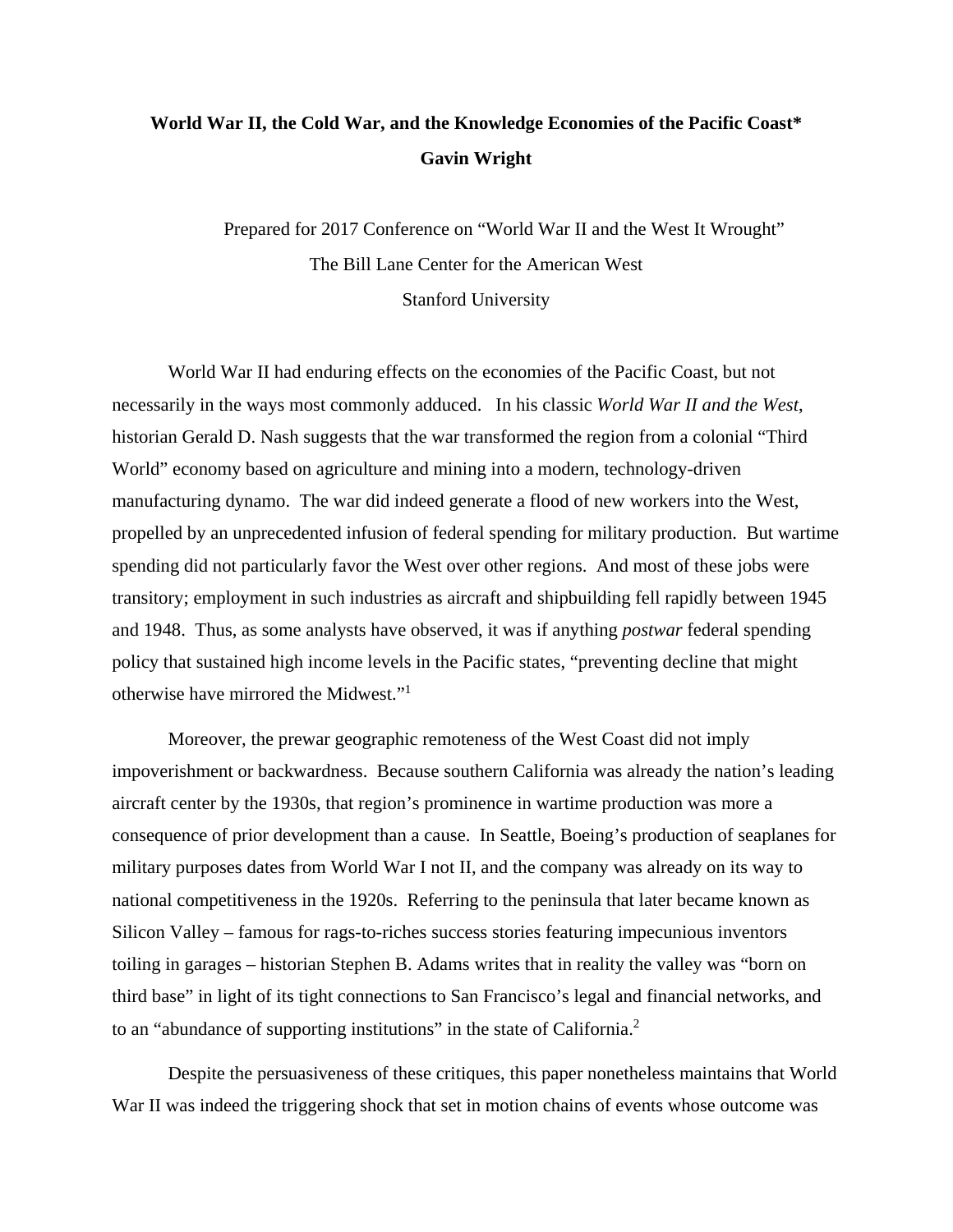the Pacific coast economy as we now know it. Of course there were many historical links between World War II and the Cold War, from global geopolitics to domestic political ideologies. The focus here is on the handful of "knowledge economy" clusters that dot the country's western coastline, and the main association is with the far-reaching change in national technology policy that came out of wartime experience. A famous landmark in that transition was the 1945 report to President Roosevelt by Vannevar Bush: *Science the Endless Frontier*. The report reflected a national consensus that science-based technology had been crucial to winning the war, and that investments in science and its applications would better prepare the country for future conflicts. But whereas Bush envisioned a single agency to support basic science for defense and nondefense purposes, as events unfolded early federal support for Research and Development was overwhelmingly military in sponsorship. This new stream of technology-oriented funding was unprecedented in scale and qualitatively different from wartime patterns. In particular, it strongly favored establishments and research universities on the West Coast, building an enduring regional infrastructure in the process.

This paper traces the institutional and economic evolution of four Pacific Coast knowledge economy clusters from wartime to Cold War to commercialization: Los Angeles, San Francisco Bay area, Seattle, and San Diego. Devoting primary attention to just these areas may seem limiting, but these were four of the top seven metropolitan-area recipients of prime military contracts in fiscal year 1960; and the largest counties in each comprised four of the top five counties nationally in that year. Three of these counties were among the top seven in 1980, 1990, and  $2000$ <sup>3</sup> Indeed, extreme geographic clustering is one of the hallmarks of the emergent hightech economy of the twenty-first century, a consideration of far broader significance than can be adequately covered here.<sup>4</sup> Although the four areas have a common heritage in military support for research-intensive enterprise, they differed markedly in their responses to the dramatic cuts in military spending at the end of the Cold War, The Bay area high-tech economy continued to thrive during and after the transition, so much so that its Cold War origins are frequently forgotten or denied. Los Angeles, in contrast, never fully recovered from the 1990s dismantling of the aerospace economy. Seattle and San Diego represent intermediate variations, cautioning against simple formulaic historical interpretations.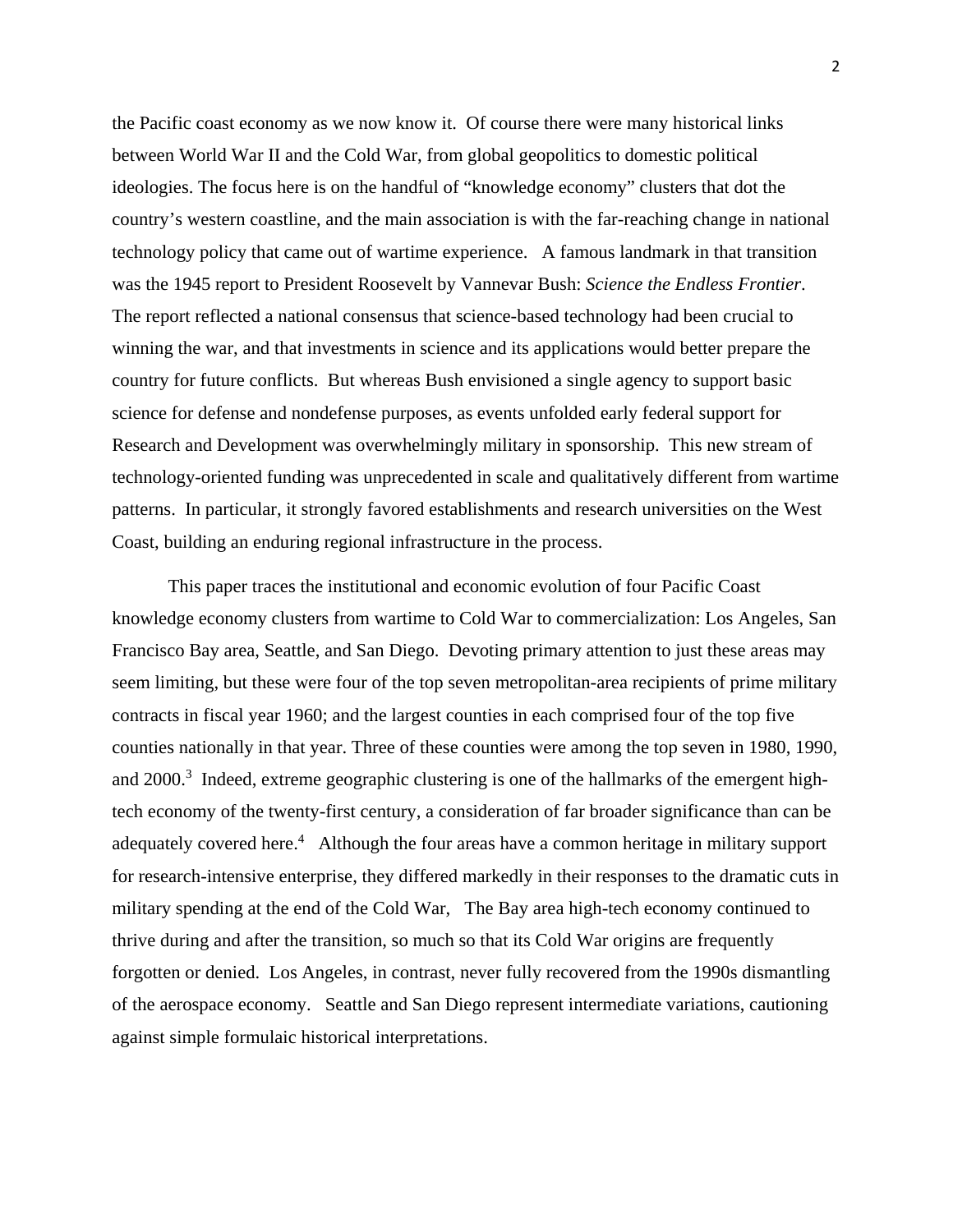#### **The Economic Impact of World War II**

Unquestionably, wartime demands dramatically increased the population and scale of economic activity in the Pacific states. Despite departures for military service, the region's civilian population increased by 2.4 million (25 percent) between 1940 and 1945, primarily from interstate migration. Because the war pulled the region as well as the nation out of the Great Depression, civilian employment grew even more rapidly, led by a doubling of manufacturing jobs. Although California turned migrants away during the 1930s, by 1942 Henry J. Kaiser and other shipyard managers were scouring the country for workers, targeting southern and midwestern cities. By 1943, war authorities declared Los Angeles, Portland-Vancouver, San Diego, San Francisco-Oakland, and Seattle-Tacoma "congested production areas" and placed restrictions on new procurement in these metropolitan areas.<sup>5</sup>

 Employment gains were greatest in shipbuilding and aircraft. The Pacific Coast accounted for 52 percent of all vessels produced during the war, and 46 percent of all aircraft. The scale of the project was massive, but two features deserve emphasis: these were industries in which the region had already established strong comparative advantage before the war; and most of the mobilization was transitory, the postwar employment cuts being even more rapid than the wartime buildup. A 1948 report by the San Francisco Federal Reserve concluded: "The distribution of workers among major industry groups is now not markedly different than before the war. Little trace remains of the wartime pattern of employment." Referring to California, historian Roger Lotchin concludes: "Much of what happened from 1941 to 1961 was merely a continuation of trends well underway in the interwar period."6

 Seeing the wartime experience in longer-term perspective is essential, but there is a danger in overstating the case and seeing the entire episode as fleeing and therefore inconsequential. For one thing, scale matters. Most migrants from other parts of the country chose to stay after the war, despite cutbacks in military employment. Drawing on insights from the New Economic Geography, Paul Rhode finds that "home market effects" were significant for the postwar regional growth of "nonwar" industries, such as automobiles, rubber tires, petroleum and chemicals. The larger population required housing, which in turn supported expanded job opportunities in residential construction, infrastructure, transportation and trade. These trends were no doubt underway before the war, but the pace at which home-market thresholds were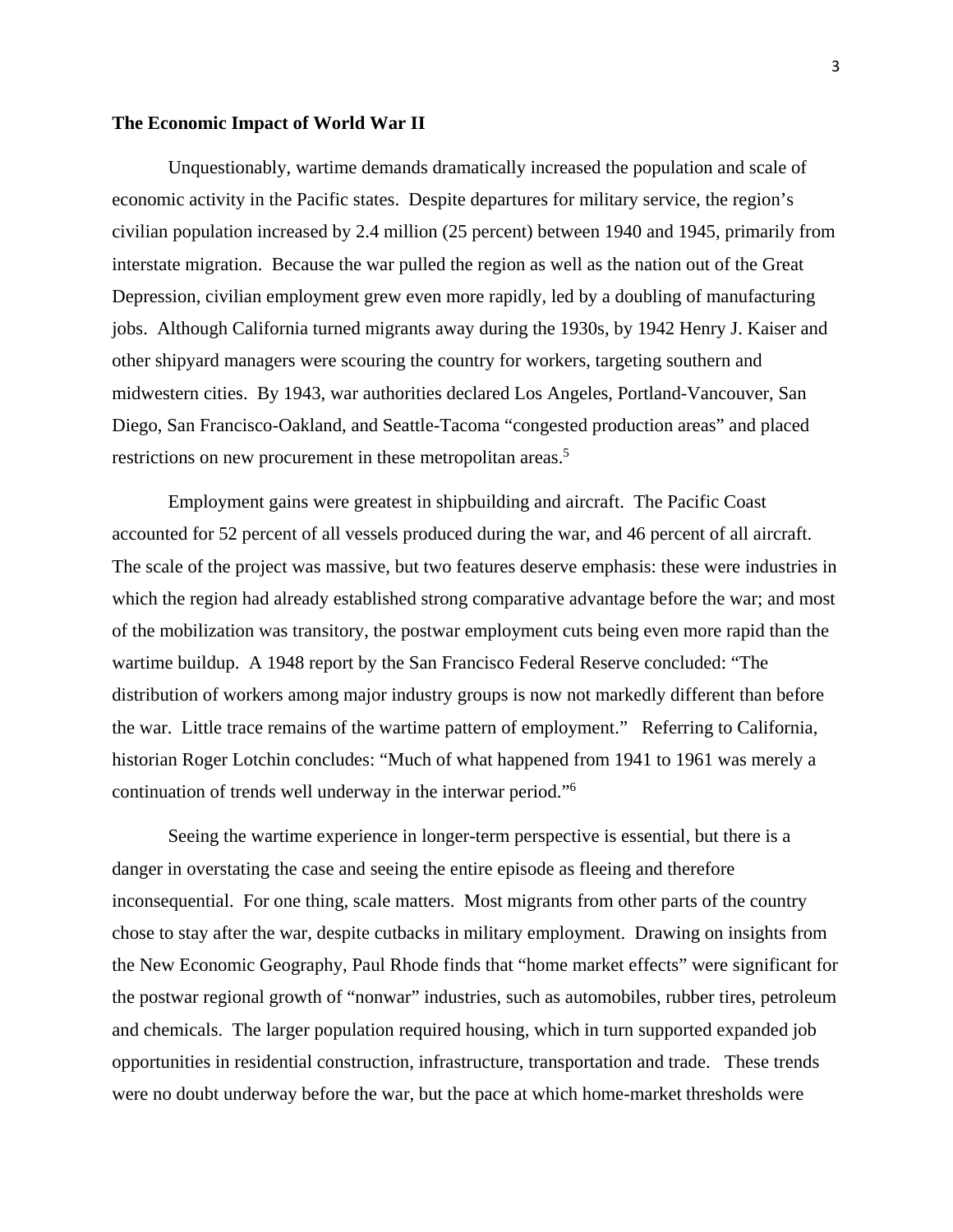crossed clearly increased with the surge in population. In Los Angeles, many war production plants were converted into peacetime factories, and new branch plants were opened by such companies as Sylvania Electric, General Motors, and Quaker Oats.<sup>7</sup>

For our purposes, the deeper and more lasting legacies of the war were institutional and political, reflections of what might be called a "ratchet" effect well-documented in both psychology and economics: the powerful impulse to *retain* a status or achievement that has already been attained, as contrasted with open-ended but less intense efforts to improve on the status quo. Roger Lotchin documents ongoing efforts by California cities to secure federal military dollars for plants, bases, and infrastructure, dating back to the preparedness debates before World War I. But he also shows that in the wake of unprecedented upheaval during World War II, the same cities were determined to hang onto what a state commission called "war winnings." San Diego established a postwar planning committee as early as July, 1942, dedicated to retaining payrolls after the war and ensuring the city's future as a "navy-industrial city." The Los Angeles Chamber of Commerce opened an office in Washington DC during the war to help local small businesses secure government contracts. The Chamber's Military Affairs Committee was revived and reorganized in 1947, charged to act "in a liaison capacity between the nation's military establishment and local businessmen and industry and to assist the army in the solution of appropriate problems." San Francisco's postwar planning was less focused on naval or aircraft industries, but Bay cities like Vallejo actively lobbied to retain naval bases, and the area foresaw a large federal, defense-based role in hoped-for infrastructure investments. A Bay Area Council publication argued: "Close contacts between Federal and private business groups built up during the war should be continued and strengthened…Government business – Federal State, and local – is a big business in the Bay Area and is a vital factor in its economy."<sup>8</sup>

 What was true for cities held even more strongly for defense firms and universities: nearly all parties hoped to extend wartime economic relationships into the postwar era. It is perhaps not surprising that producers of aircraft, ships and weapons for the war effort would actively seek defense contracts. Doing so typically required restructuring towards greater technological sophistication, but many firms were able to manage that transition. The leading aerospace firms of the 1950s all descended from major aircraft producers of World War II. They were joined by electronics companies entering aerospace and firms specialized in propulsion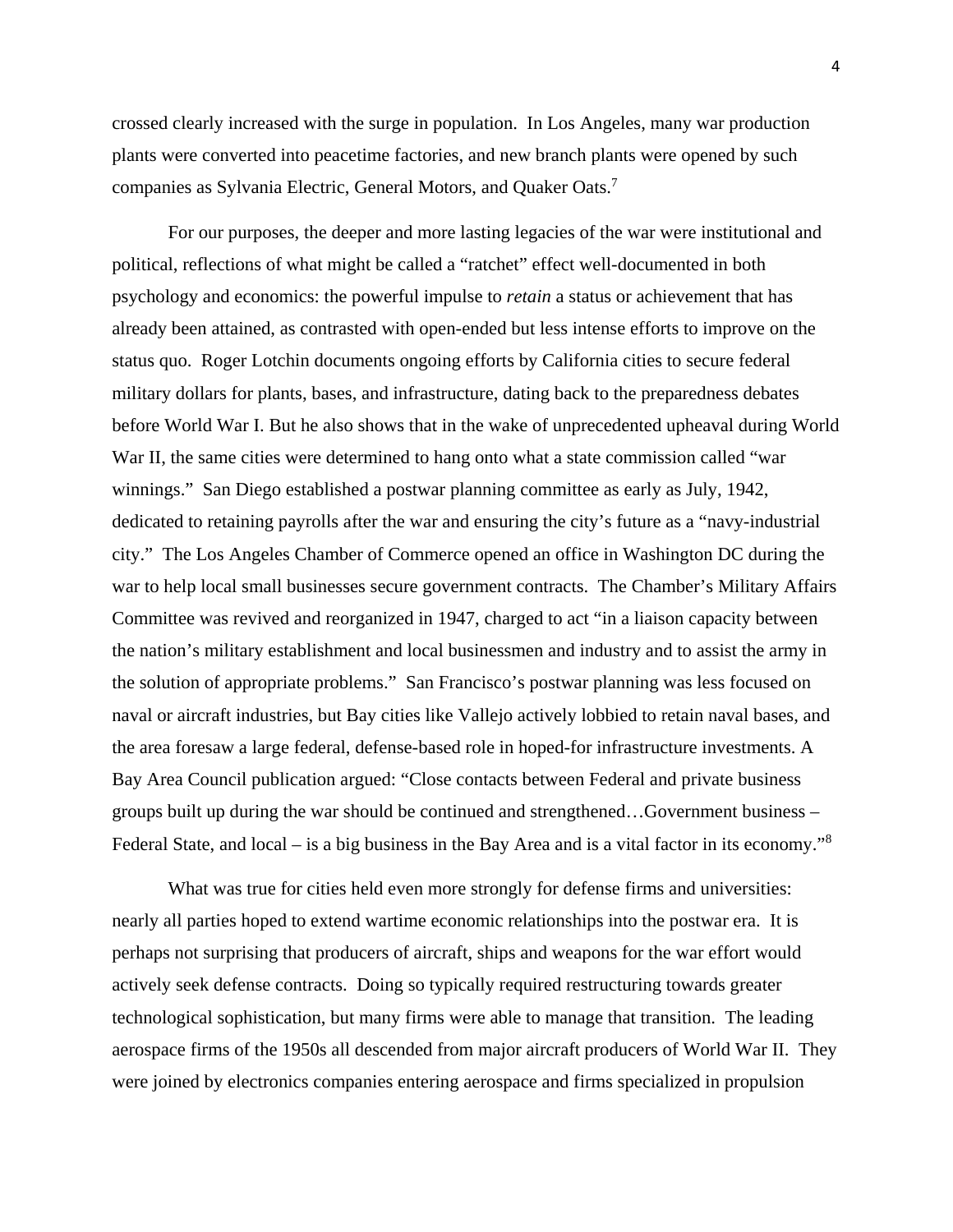units for rockets and engines for aircraft.<sup>9</sup> Wartime experience undoubtedly helped in securing these contracts, but there is little indication that the contracting process itself was geographically biased. Nonetheless the geography of military contracts did shift markedly over time.

 The most dramatic discontinuity associated with the war was in the relationship between the federal government and the country's leading research universities. As historians Roger M. Geiger and Creso M. Sa write: "The mobilization of university scientists during World War II permanently altered the perception and the reality of academic research." It was not that federal military funding invaded and corrupted what had previously been an isolated ivory tower world. Responsiveness to market forces and engagement with private-sector interests have long been distinctive traits of American universities. Cal Tech in particular was a foremost aeronautical research center before the war, with close ties to aircraft companies, which in turn implied indirect funding from the War Department. Even before Pearl Harbor, however, the Institute's Kellogg Radiation Lab began work on rocket projectiles, primarily for the Navy. Eventually the rocket project became so big that it took over the Kellogg Lab, the optical shop, the steam plant, the astrophysics shop, Bridge Laboratory of Physics, the Astrophysical Laboratory, and several off-campus buildings as well, prompting the Institute's historian to call it "an educational institution in name only during the war." Afterwards the Institute returned to its educational mission, but with a substantially increased role for federally-funded research (especially including the National Aeronautics and Space Administration, founded in 1958).<sup>10</sup>

The most famous research mission was the Manhattan Project to develop an atomic bomb, often said to have ushered in the age of "Big Science." But many other projects were contracted to research universities, and the wartime experience established many basic institutional arrangements that persisted afterwards. Vannevar Bush, Director of the Office of Scientific Research and Development (OSDR) during the war, understood that an important background objective was to strengthen the infrastructure of scientific departments and industrial labs, so institutional overhead rates were relatively generous. This policy was continued after the war, when for idiosyncratic reasons, the Office of Naval Research emerged as the primary provider of federal research funding. Although Bush himself pictured broad support for science in the interests of both national security and economic progress, the advent of the Cold War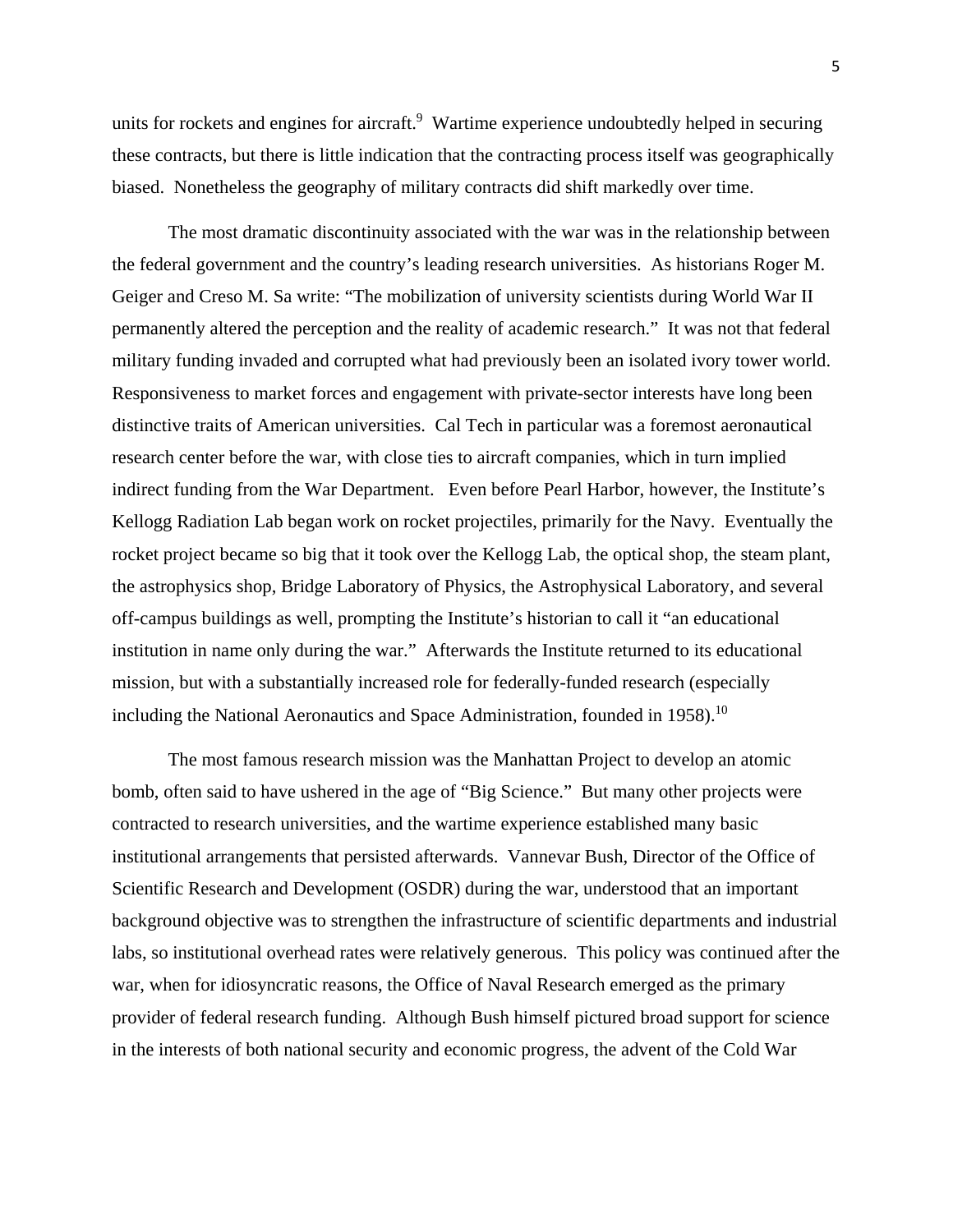meant that defense funding led the way. As Paul Koistinen writes: "Money flowing from the armed services was unlike anything academia had ever seen or imagined."11

To be clear, nothing in this emerging policy was intended to support any one region more than another. Berkeley's Radiation Laboratory (later the Lawrence Laboratory) was an important player in the Manhattan Project, but no more so than the MIT Radiation Laboratory or the Applied Physics Laboratory at Johns Hopkins. But the new orientation of U.S. technology in a science-driven direction may reasonably be considered an effect of World War II, which ultimately did have important regional consequences. The regime change was sufficiently visible that even Stanford University, which played no important role in wartime research, understood that tapping into defense support was the key to future institutional success. Frederick Terman, then a rising Stanford engineer, spent the war years directing the Radio Research Laboratory (a spinoff of MIT's Rad Lab) at Harvard, an experience that impressed upon him the importance of close interaction between scientists and engineers for institutions that aspired to elite status. Pondering his personal plans late in the war, Terman wrote to his colleague Paul Davis: "The years after the war are going to be very important and also *very critical* ones for Stanford. I believe that we will either consolidate our potential strength,and create a foundation for a position in the west somewhat analogous to that of Harvard in the East, or we will drop to a level somewhat similar to that of Dartmouth, a well thought of institution having about 2 per cent as much influence on national life as Harvard." In pursuit of this goal, Terman returned to Stanford as Dean of Engineering, bringing at least eleven former RRL members with him. Contacts with the ONR developed by Terman and his RRL colleagues also proved valuable, as this agency soon became Stanford's largest funder.<sup>12</sup>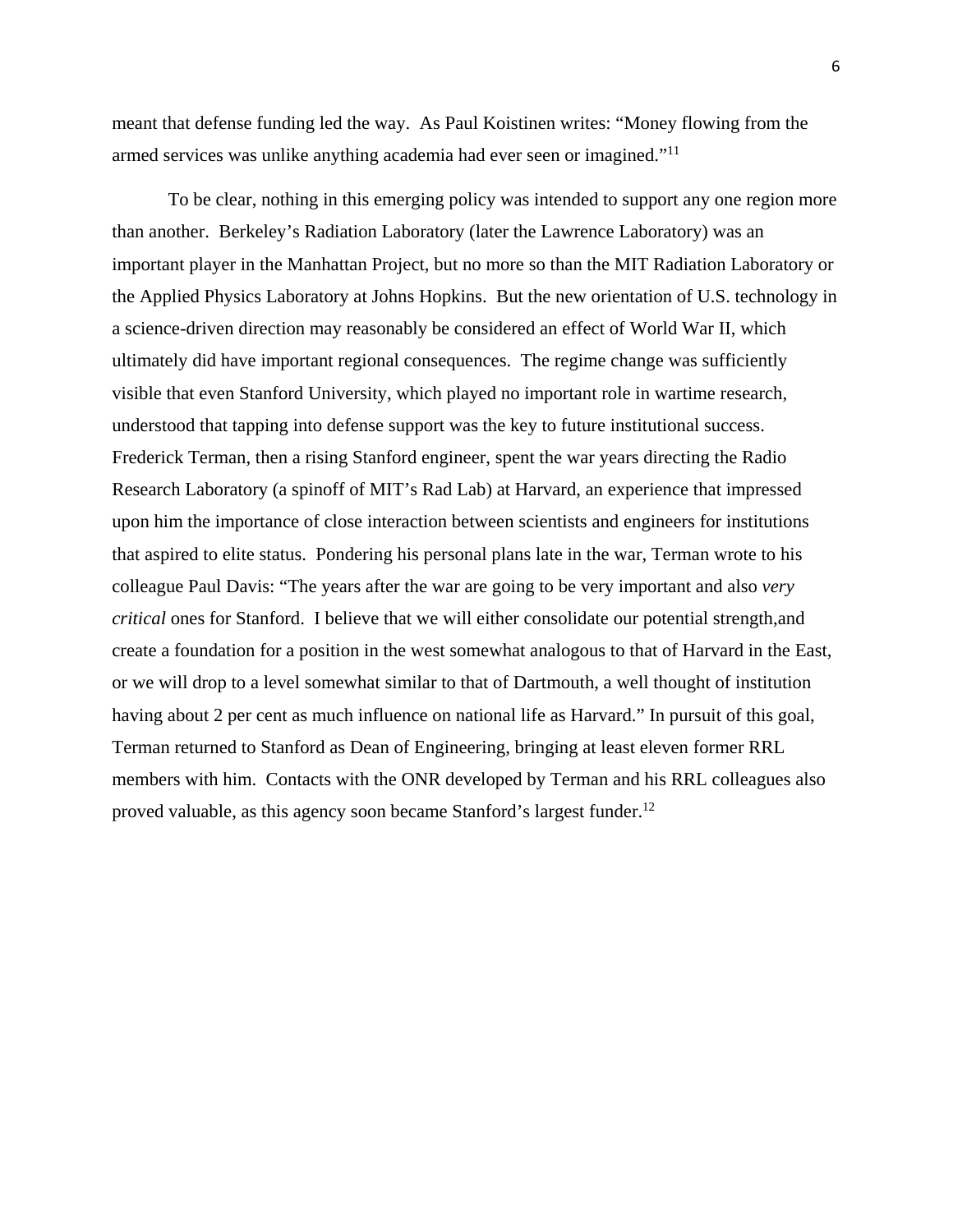#### **The Cold War and the Pacific Coast Economy**

The postwar rise of the Pacific Coast economy may thus be seen as the intersection of two war-related but largely separate developments: regional population growth accelerated by the war, and the shift into science-based technologies coming out of the wartime experience. But there was a third contingency, by no means independent of the first two but at the same time not historically inevitable: the intensification of the Cold War and consequent expansion of federal defense spending. Some observers argue that this process was itself a reflection of a ratchet effect, as military agencies and their clients resisted budget cuts and actively lobbied for more resources. This perspective may well have validity, but it is undeniable that fears of the Soviet Union in the postwar era were real, punctuated by the 1948 Communist coup in Czechoslovakia, the Berlin Blockade of 1948-1949, and the Soviet atomic bomb detonation in August 1949. According to Paul Rhode, West Coast business leaders in the immediate postwar years did not foresee military spending as a plausible long-term foundation for the region's economy. But such skepticism was swept away with the surge in spending after the outbreak of the Korean War in 1950. By that year, employment in defense-related industries such as aircraft and electronics (though not shipbuilding) exceeded wartime peaks; the same was true of defense  $R&D$  budgets.<sup>13</sup>

Even during the pre-Korean War years when defense spending was relatively stable, the development of Cold War institutional arrangements continued virtually without interruption. The Federal Airport Act of 1946, providing generous federal support for urban airport projects, was billed in part as a defense measure, foreshadowing the creation of the National System of Interstate and Defense Highways in the  $1950s$ .<sup>14</sup> The ONR continued its cultivation of relationships with academic scientists and departments, supporting projects at 200 institutions almost immediately after the war's end and interpreting the defense-related research mission broadly. Private industry had relatively little interest in direct support for academic science at the time, but firms responded eagerly to the prospect of drawing upon federal R&D funding, often with close ties to universities.15 Meanwhile, new organizational forms were taking shape to pursue mutual interests of defense agencies, universities, and private businesses. Project RAND was initiated in 1946 as a research arm of the Douglas Aircraft Corporation, with an infusion of funds from the Army Air Force, to consolidate scientific and technological research on air warfare. Because of conflicting interests among companies, the organization became an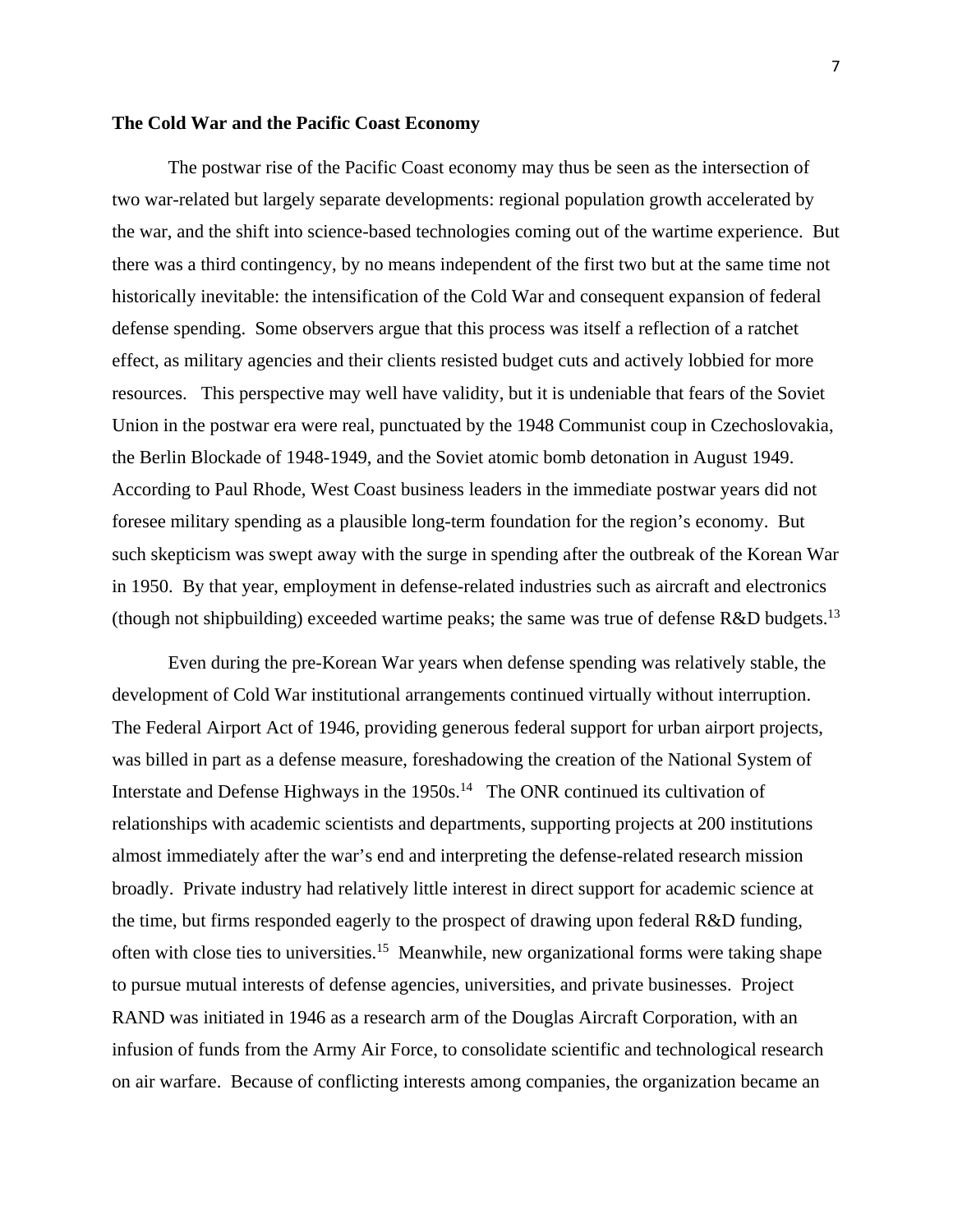independent nonprofit corporation in 1948 – one year after the Air Force itself became an independent military service. Primarily funded by the military, RAND made numerous technological contributions in such areas as orbital satellites, material science, airborne reconnaissance and over-horizon radar, but subsequently broadened its scope to encompass complex systems, the cost-effectiveness of weapons systems, linear programming and game theory.16 The Stanford Research Institute was founded in 1946 with a large loan from the University, soon became a leading client of the ONR and consultant to such firms as the Chevron Corporation and the Disney Company. The Stanford Industrial Park opened in 1951.17

Although the preservation and expansion of military spending was in many ways a continuation of developments launched during World War II, the transition to Cold War witnessed a remarkable change in the geographic distribution of these funds. The shift is succinctly summarized in Table 1, extracted from a report issued by the Secretary of Defense in 1962. Whereas the Pacific states received just 12.3% of military prime contract awards during the war, that share jumped to 23.9 percent in 1961, California the largest gainer by far. While every other region experienced a decline in military contract awards across the three periods, only the Mountain and Pacific regions actually received increased funding over time. Somewhat defensive about this regional imbalance, the report – issued in response to "many inquiries for information on the geographic distribution of defense contracts" – insisted: "Defense policy stresses awards on merit." Its summary explanation was as follows:

"We have moved swiftly away from mass production into research, development and small quantity production as the normal character of major weapon system procurement. This phenomenon has created significant change in the military industrial base in many communities, states and regions. The report recommends no course of action. It should be recognized, however, that Defense must seek its needs where capability exists, in order to be responsive to the technological requirements of modern warfare."18

The report goes on to document the increase in contracts supporting "experimental, developmental, test and research work," especially the "vast expansion of missiles and electronics procurement" (p. 4).

Thirty years later, these themes were picked up and elaborated by economic geographer Ann Markusen and her collaborators in *The Rise of the Gunbelt*, which argued that the Western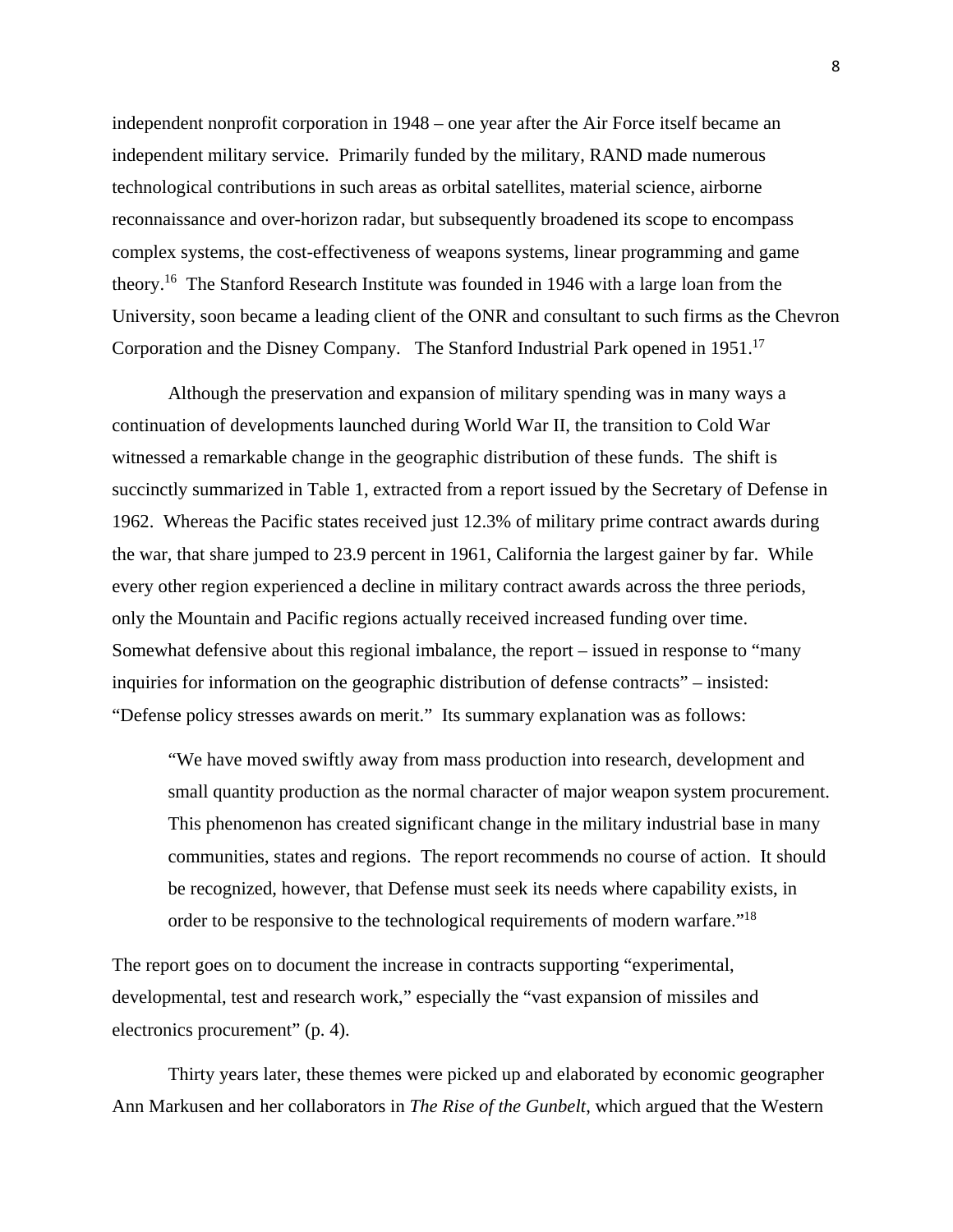military-industrial frontier featured a "new locational logic" in which the continual pressure to innovate to satisfy demanding technological standards reinforced tendencies toward agglomeration, clustering and extreme geographic concentration.<sup>19</sup> Confirming the Secretary of Defense's 1962 observation that "a Region that gains a long head start in a new and expanding field of procurement is bound to enjoy an enduring advantage, especially when R&D is a primary element," these authors found that regional distribution maps of procurement and defense-related manufacturing were essentially stable from the 1950s through the 1980s. They warned, however, that regions dependent on specialized production for military demand were highly vulnerable when funding was reduced, as it was in the 1990s with the end of the Cold War.<sup>20</sup> Subsequent sections reconsider this prognosis with respect to the two main bases for technological clustering in the Cold War era, aerospace and electronics.

#### *Aircraft and Aerospace*

As noted, the Pacific region was already a major center of aircraft production prior to World War II. Between 1929 and 1939, California surpassed New York to become the leading aircraft state, as measured by employment, establishments, or value-added. In seeking to understand this pattern, one has to contend with the powerful retrospective impulse to see it as the inevitable consequence of geographic conditions, chiefly the mild climate and favorable terrain for flying. Rigorous analyses, however, almost always reject such natural advantages as decisive for aircraft production. Firms were located throughout the country in the prewar era, including such inclement areas as Buffalo (Curtiss-Wright) and Seattle (Boeing). Aerospace historian Peter Westwick notes that "almost all aerospace work was, in the end, conducted indoors." In his classic 1951 study of the aircraft industry, economic geographer William Cunningham acknowledged a role for climate but identified the key characteristics of the main product: "The airplane is a nonstandardized product created largely for the military market. With such a product in such a market, performance, even above cost, often determines the allocation of contracts and the survival of firms." As early as 1927-1933, military sales accounted for twothirds to three-fourths of sales for leading aircraft manufacturers. $2<sup>1</sup>$ 

What drove Pacific Coast aircraft leadership in the interwar years was new technology originating in the West, specifically the "airframe revolution" that replaced wooden frames with metal and set new standards for speed and efficiency. Notable models included Lockheed's L-10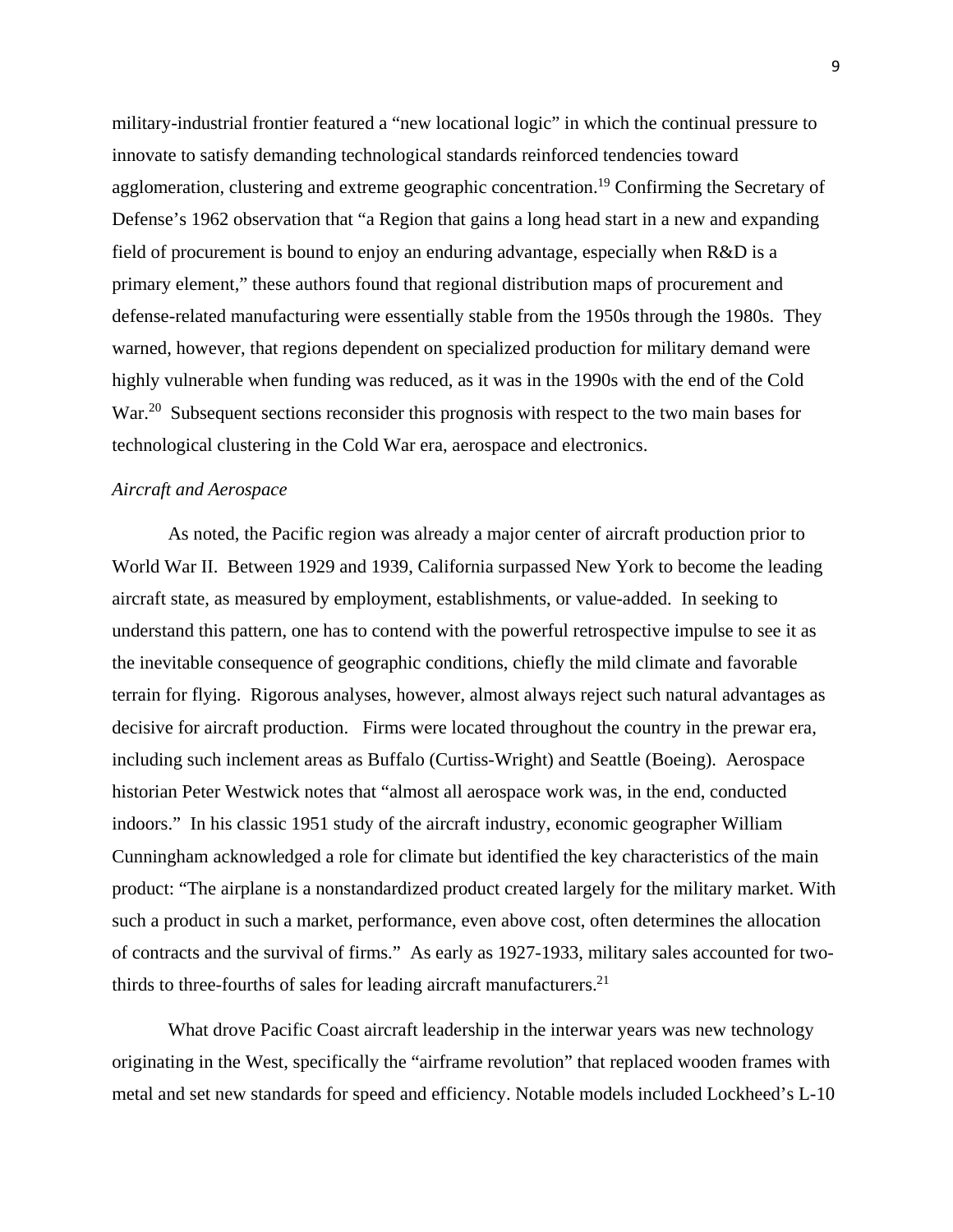electra (1933), Boeing's 247 (1934), and Douglas Aircraft's DC series, which dominated commercial sales by the late 1930s. An important individual figure was John Northrop, a committed Californian who worked for both Lockheed and Douglas before founding his own firm in 1932. Northop's designs emphasized aerodynamic streamlining and stressed-skin metal construction, providing much of the technological basis for U.S. leadership in the industry. This period also saw important regional developments in infrastructure, such as the founding of the Guggenheim Aeronautical Laboratory (forerunner of the Jet Propulsion Laboratory) at Caltech in 1929, under the directorship of Theodore von Karman. Douglas provided instructors to the school to teach aircraft design, and in turn the firm made much use of the Caltech wind tunnel during the 1930s. Even Boeing arranged to use the Caltech wind tunnel from far-off Seattle, though that firm developed closer ties to aeronautical engineers at the University of Washington. One may also observe the prewar emergence of networks of sub-contract shops and parts suppliers: In addition to its six major aircraft assembly plants, Los Angeles in 1939 featured thirty aircraft accessories and parts suppliers and three aeronautical instruments manufacturers.<sup>22</sup>

Prewar aircraft in the Los Angeles area thus displayed many features that later became prominent in Pacific Coast knowledge clusters: military demand for high-performance products, links between private firms and research universities, inter-firm mobility of leading inventors, and local networks of specialized suppliers and skilled labor. The area's response to wartime demands certainly built on these strengths, though the war years actually saw a decline in the coastal shares of production. These features were accentuated in the postwar era by increases in scale and in the scientific sophistication of the industry.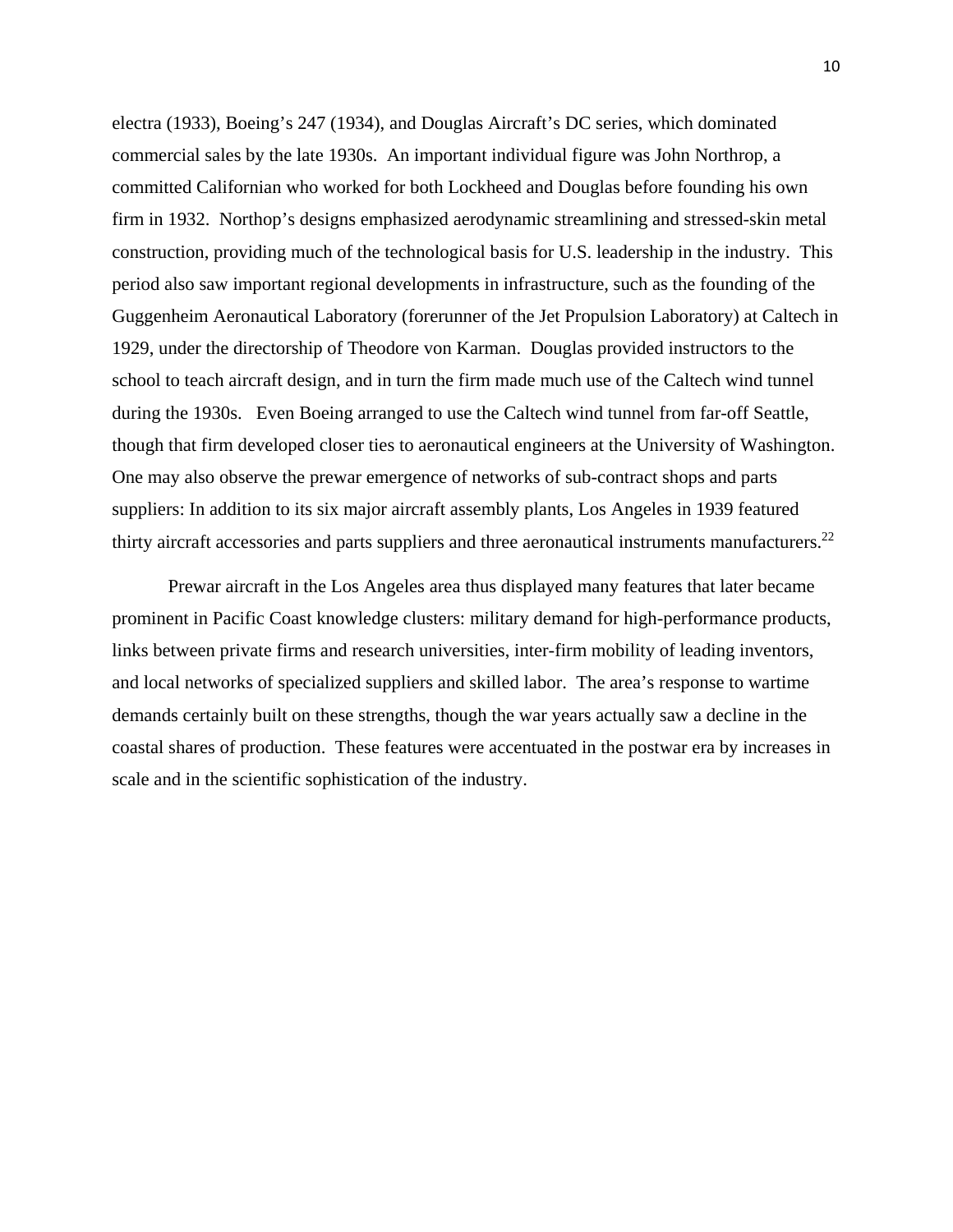

**Figure 1. Aircraft and Aerospace Employment by MSA, 1949-2014** 

**Source**: *County Business Patterns*, various years. Seattle MSA 1990-2016 from Washington State Employment Security Department, *Historical Employment Estimates.*

Figure 1 shows the rapid growth of aerospace employment in the Los Angeles metropolitan area at the time of the Korean War. The industry employed more than 40 percent of manufacturing workers in Los Angeles County throughout the 1950s and 1960s, in an era when manufacturing drove economic growth for the region and state. Spreading into Orange County and further south and west after 1960, the MSA accounted for 75 to 80 percent of aerospace employment in California. As pioneering aviation companies exited the Midwestern cities in which they originated, the Los Angeles area seemed to exert a powerful gravitational force for profit-seeking firms in this fast-changing industry.23

From one perspective, the concentration of aerospace in the greater Los Angeles area can be seen as a direct consequence of federal policy choices, "a strong case of California-itis" on the part of key decision-makers, particularly by the Air Force. The Army Air Corps looked west for advanced technologies throughout the war, continuing its support for rocket research at Caltech's Jet Propulsion Laboratory and in 1946 awarding a \$1.9 million contract for a missile study to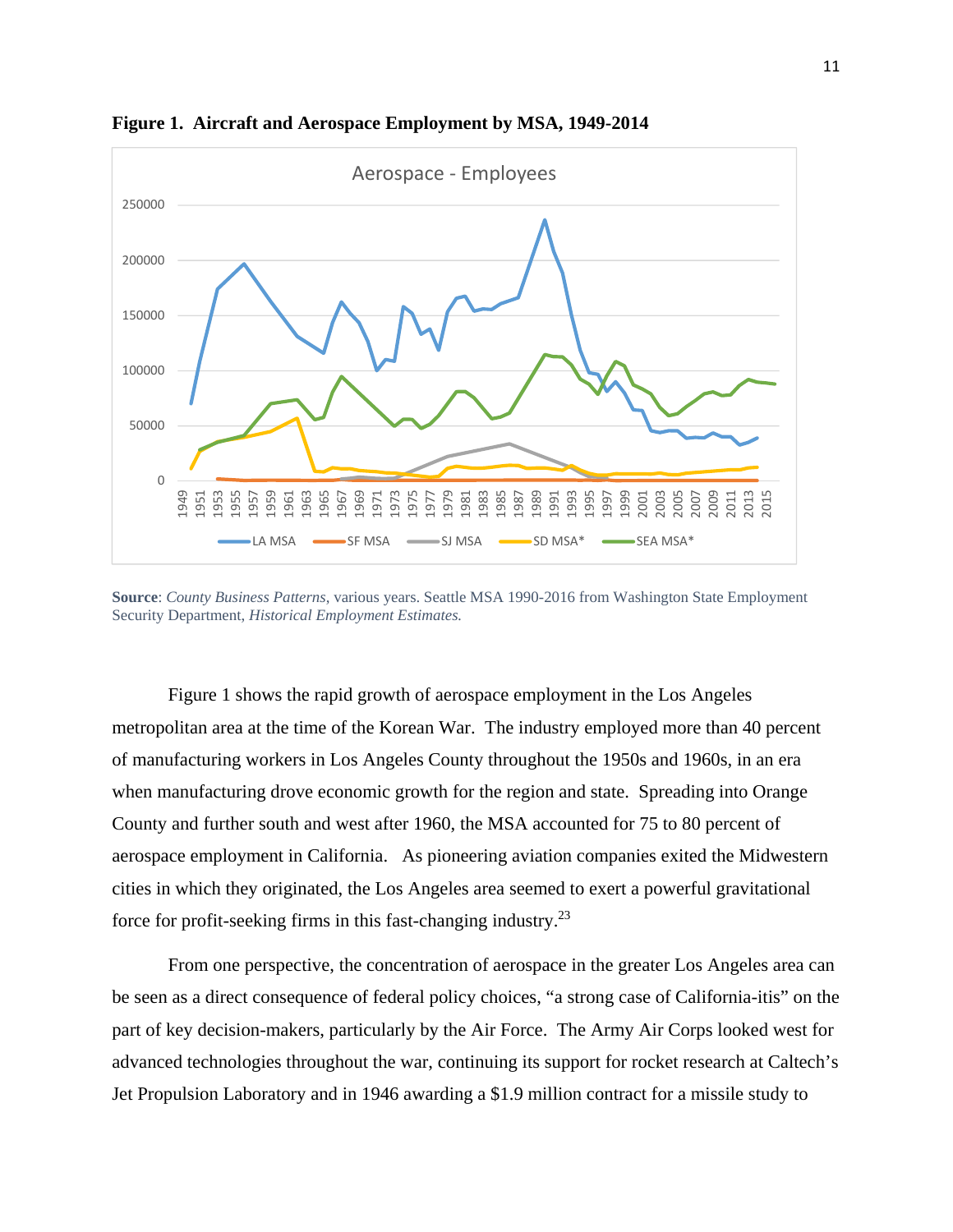Consolidated-Vultee (Convair), then of Los Angeles. Hughes Aircraft of Culver City recruited Caltech Ph.D.s Simon Ramo and Dean Wooldridge in 1945 to build capability in advanced aviation electronics, winning an \$8 million contract to produce radar weapons control units in 1948. A watershed for regional aerospace was the report of the Strategic Missile Evaluation Committee (known as the "teapot committee"), appointed in 1953 and chaired by John von Neumann, which endorsed development of an Inter-Continental Ballistic Missile (ICBM) with a nuclear warhead. The report led directly to establishment of an Air Research and Development field office on the West Coast, and to the Western Development Division (WDD) and the Special Aircraft Project Office, both based in Inglewood, California. So committed was the Air Force to southern California for missile projects that it petitioned the Eisenhower Administration for an exemption to the policy requiring that missile development as well as production be dispersed away from coastal areas. Although initially rejected, the exemption was granted by the Secretary of the Air Force in 1955.<sup>24</sup>

The geographic preferences of Air Force officials, however, can hardly be attributed to idiosyncratic regional loyalties or favoritism. Taking a longer view, it seems clear that decisionmakers responded to already-established capacity in key technologies, on the part of individual firms and even individual scientists and engineers. Air Force decisions in the early 1950s were undoubtedly central, but by the end of that decade there may have been little real choice, given the objective of developing complex systems with many interdependent components and the sense of urgency provided by the Cold War context. The Air Force philosophy of relying on private-sector expertise put a premium on identifying the most technically advanced firms and called for new organizational forms to supervise and coordinate the work – further enhancing the value of proximity. Thus the petition for exemption to the dispersal policy invoked the importance of avoiding delays in development schedules, and the waiver was approved so that the ICBM program would be "restricted only by technological considerations."25

These agglomeration economies tended to cumulate and become institutionalized over time. Both UCLA and USC established aeronautical engineering programs in the 1940s, and research laboratories, both corporate-sponsored and independent, dotted the landscape in the 1950s. More market-based forms of institutionalization were local networks of suppliers and service firms, and a stock of skilled workers and engineers residing in the area. Empirical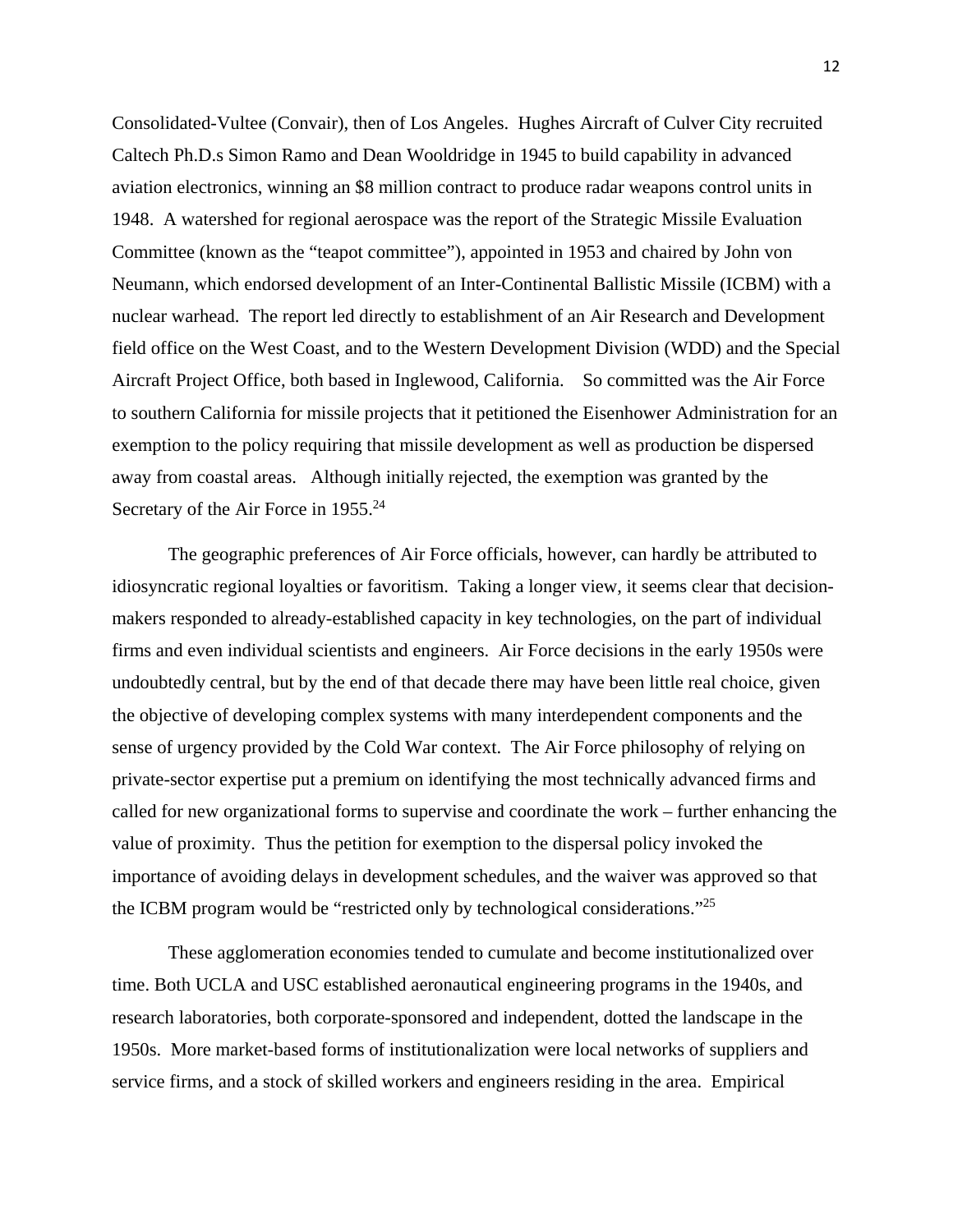verification may be found in sociologist Allen J. Scott's 1993 book *Technopolis*, presenting survey evidence from the late 1980s. Scott documented a "dense local web" of transactions and subcontracting activity, especially among smaller establishments, featuring frequent face-to-face contact and site visits. Employee residences tended to cluster in island-type groups tightly defined by establishment size and journey-to-work distances. The survey question on previous employment revealed a "fair degree of shifting around," especially among younger workers, but the moves (including those of scientists and engineers) were primarily within the metropolitan area. Writing just after end of the Cold War, Scott was careful to note that this fine-tuned adaptation in one specialized sector left the area vulnerable to cutbacks in military spending.<sup>26</sup>

San Diego is sometimes included as part of a broader Southern California supply chain, and that city enjoyed a dramatic but brief aerospace surge in the 1950s (Figure 1), when Convair (now relocated to San Diego) recaptured a lead role in the first WDD prime missile contract, to build what became the Atlas missile. With the takeover of Convair by General Dynamics, the venture gained renewed vigor in its new location at the Kearney Mesa Industrial Park, created by the city in 1958 to house precisely such a project. After 1962, unfortunately, San Diego aerospace lost out to competition in both military and commercial markets, an early taste of the dangers of specializing in defense industries. But the city had a more stable economic base through its long-term association with the Navy, and more importantly, its broader scientific and technological infrastructure continued to develop across the decades. The Scripps Institution of Oceanography, whose origins pre-dated World War I, established a vital research link with the Navy during World War II, culminating in the Naval Electronics Laboratory (a consolidation of two existing labs) in 1945. The NEL engaged in important research on precision radar navigation and electronic recognition systems, moving on to marine life issues such as the sudden disappearance of the California sardine fishery. SIO's reputation and close linkage to the Navy research establishment gave it leverage to push for a San Diego campus of the University of California, which welcomed its first undergraduates in 1964. UCSD in turn became the base for a world-class biological and health sciences complex by the end of the century.<sup>27</sup>

Seattle offers an instructive variant case: an aerospace center second only to Los Angeles in scale, yet distinct in its domination by the Boeing Company. As early as the 1920s, when the company won big contracts from both the U.S. Army and Navy, Boeing was distinctive among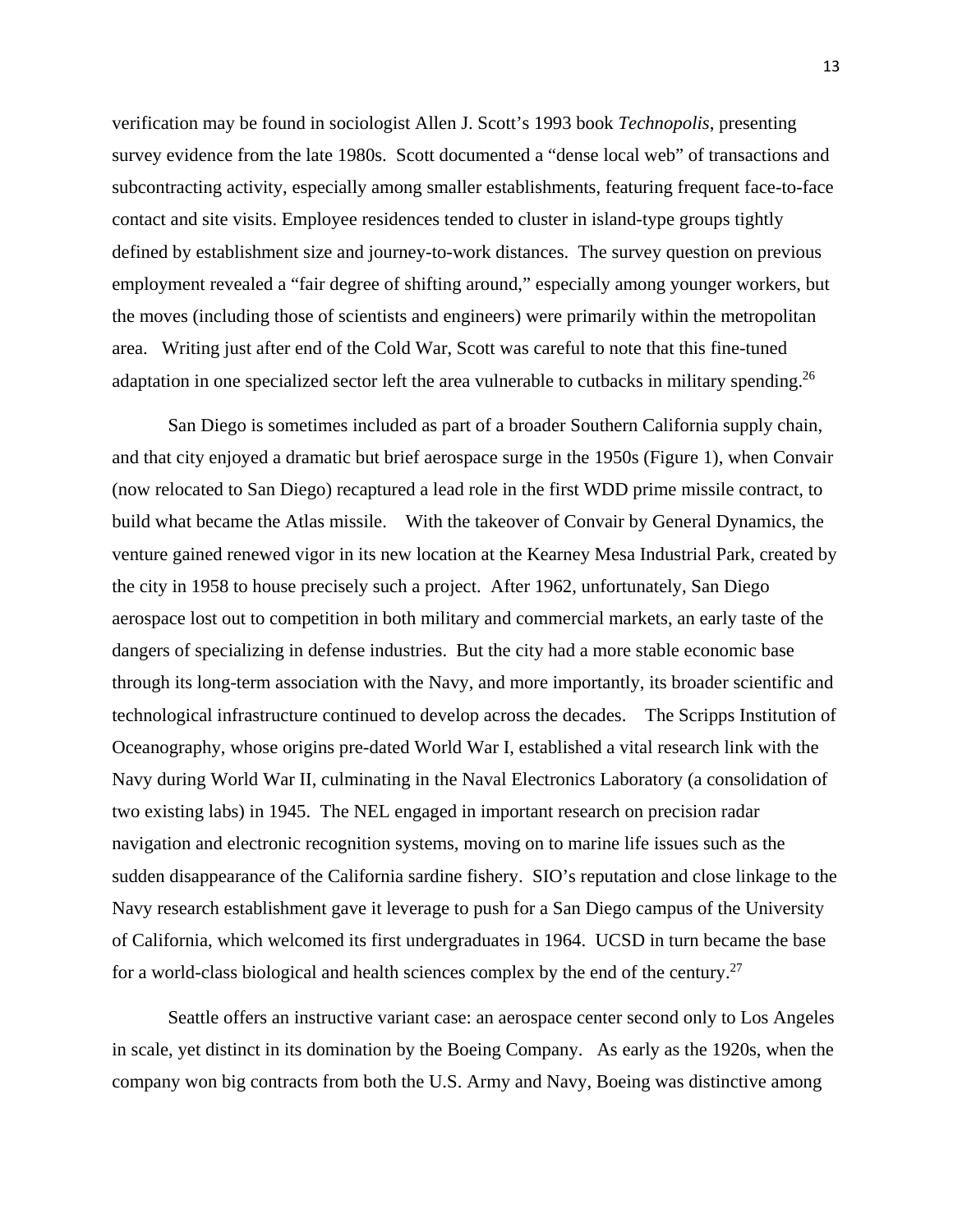aircraft firms in building its own airliners and operating them over its own routes. Like other Pacific Coast cities, the Seattle MSA experienced rapid growth in both aircraft and shipbuilding during World War II, but failed to develop the complex local supplier and labor market networks seen in Los Angeles. Figure 2 shows the roller-coaster character of Seattle aerospace employment, with repercussions felt throughout the MSA. Writing in 1991, Markusen et al called Seattle "a classic example of an ossified, single-sector economy, where one or a few firms dominate local resource markets."<sup>28</sup>



**Figure 2. Seattle MSA Employment by Industry, 1951-2015**

Source: County Business Patterns, various issues. Aerospace for 1990-2015 is from Washington State Employment Security Department, *Historical Employment Estimates.* 

Domination by a single firm had its compensations, however, in that Boeing internalized many aspects of the MSA, taking on a role that one analyst calls a "surrogate university." Thus in 1970 Boeing formed a wholly owned subsidiary called Boeing Computer Services, which became the region's largest software supplier in the 1980s. Boeing also maintained a high-wage internal labor market, sponsoring programs at local high schools and colleges. The company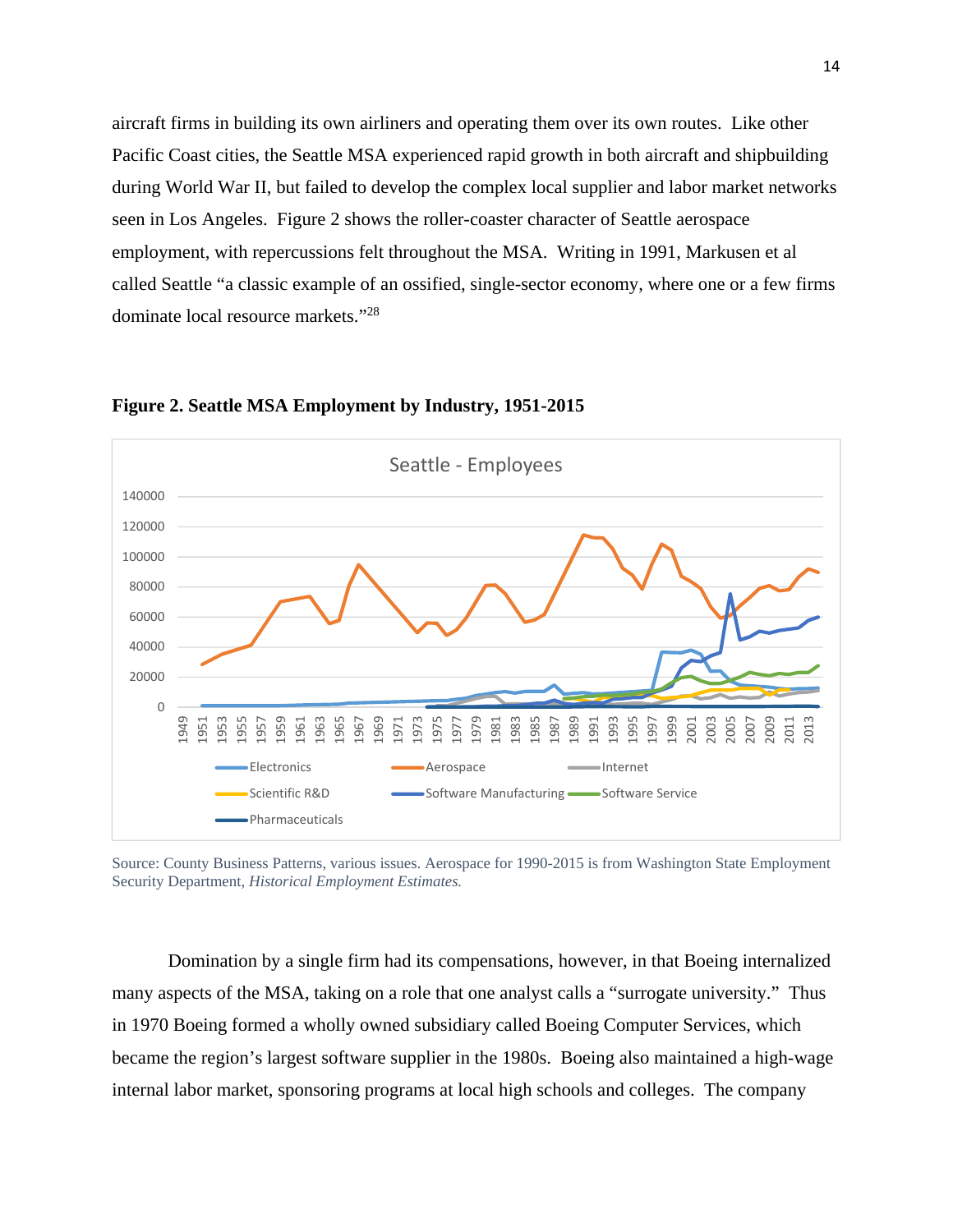itself became more stable after the devastating losses of the early 1970s, emphasizing risksharing with contractors elsewhere in the U.S., Japan and Europe. Unlike other dominant firms, Boeing did not fight departures by entrepreneurial employees launching their own companies; as many as thirty-seven start-ups in high technology trace their origins to Boeing or BCS. The area's fortunes may have been enhanced by the fortuitous loyalties of individuals: Seattle native Dr. William B. Hutchinson founded both the Pacific Northwest Research Foundation and the Fred Hutchinson Cancer Research Center in the late 1950s; Bill Gates and Paul Allen (two Washington natives) brought Microsoft to Seattle in 1979. But these institutions would have been less likely and less successful if the area had not already been congenial to high-tech enterprise. On all of these fronts, Seattle was better-positioned than Los Angeles to respond to cuts in military spending in the  $1990s.<sup>29</sup>$ 

#### *Computers and Electronics*

The technologies now most closely associated with Silicon Valley represent a confluence of two earlier technological streams: computers, traceable back to the Jacquard Loom and Herman Hollerith's punch cards, leading to the ENIAC computer at the University of Pennsylvania in 1946; and semiconductor electronics, coming out of wartime research on radar for submarine detection and the invention of the point contact transistor at Bell Labs in 1947. Neither of these originated on the Pacific Coast, and in both cases, fundamental postwar developments took place in older parts of the country. Prior to the marriage of the two streams, it was widely believed that demand for giant vacuum-tube computers would be limited to less than one hundred nationwide. As with aerospace, the vast majority of semiconductor R&D (85 percent according to one 1959 estimate) was funded from the defense budget. Even at Bell Labs, nominally in the private sector, improvements on the transistor were driven by high performance standards demanded by the military: tolerance of extreme temperatures, resistance to radiation, and the ability to amplify high-frequency signals. Half of IBM's data-processing revenue during the 1950s came from two military projects. $30$ 

 Not only were core technologies in flux during the 1950s, but the division of labor between northern and southern California had not yet taken clear shape. Some of the earliest customers for computers were aerospace companies, because of the enormous computational requirements of aircraft design. Computer pioneers J. Presper Eckert and John Mauchly, lacking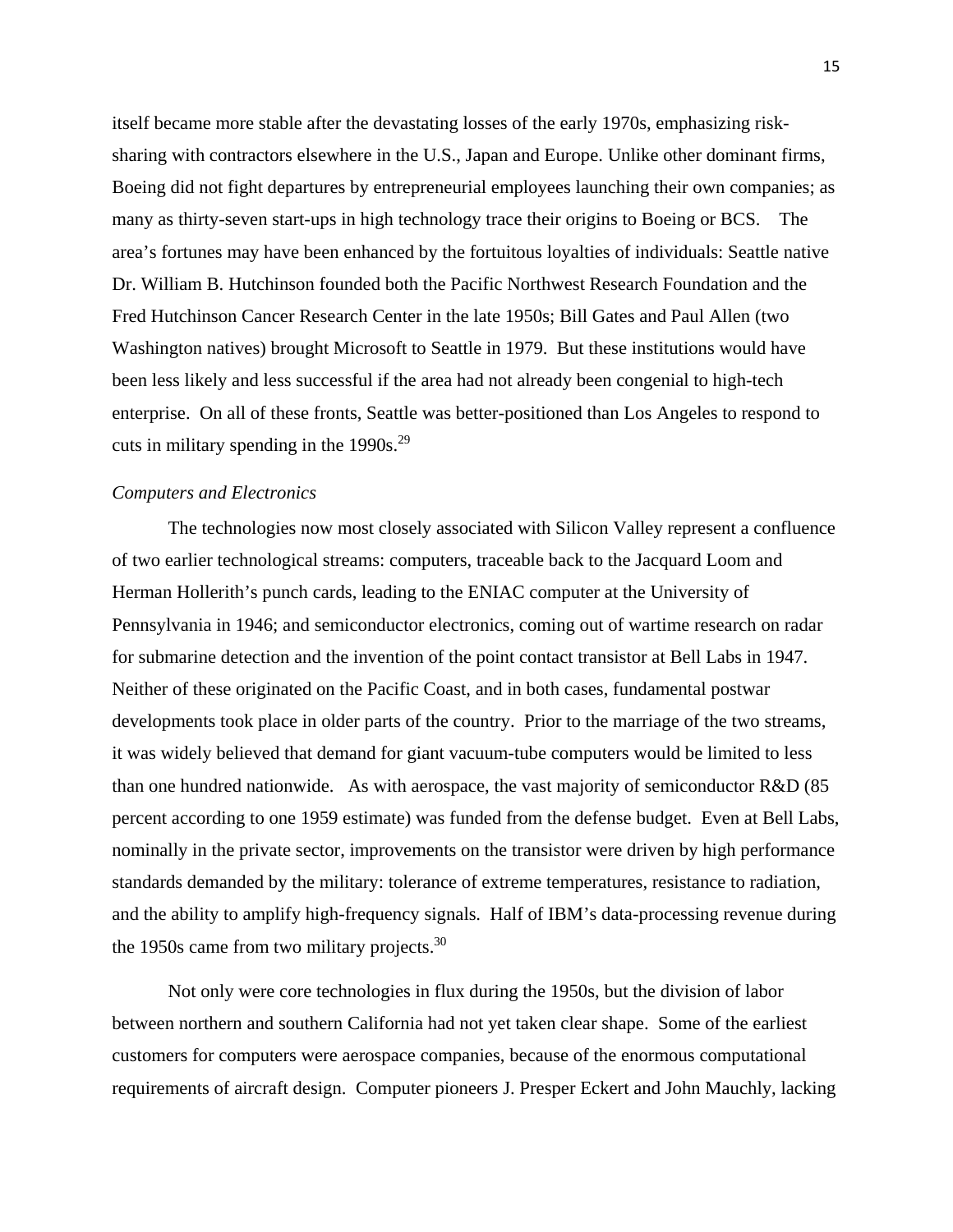academic positions or financial support, signed a contract in 1946 with the Northrop Aircraft Company to design a digital computer to be used for guidance of the Snark missile, then under development for the Air Force. The Northrop computer group also contracted with a littleknown Palo Alto firm named Hewlett-Packard to produce a series of digital difference analyzers for missile guidance. Hughes Aircraft made military computers until the mid-1950s, and the Rand Corporation built the JOHNNIAC computer (named for Von Neumann) in 1953.<sup>31</sup>

 At the same time, the Bay Area had a longstanding tradition in aeronautics, also with strong military connections. Stanford's had an aeronautical engineering program in the interwar years, supplying many of the top people at Lockheed and other southern California firms. After years of lobbying, the National Advisory Committee on Aeronautics opened its new aerodynamics laboratory (the Ames Research Center, later called Moffett Field) in Sunnyvale in 1939; with the Alameda Naval Air Station and the Army's Hamilton Field, the area had a niche in the research and repair sections of the industry. Northern California largely missed out on the postwar aviation boom, but the Hiller Aircraft Company employed mechanics from East Bay shipyards and aerodynamicists from Stanford and Cal Poly to win many R&D contracts for helicopters in the 1950s. A major event for the peninsula was the move of Lockheed Missiles and Space to Sunnyvale and into the Stanford Industrial Park in 1956. Building on the peninsula's expertise in electronics, Lockheed won big missile contracts from the navy, the air force, and the CIA, becoming the valley's largest employer by the 1960s. By that time, however, Santa Clara Valley was well on its way to becoming Silicon Valley.<sup>32</sup>

 The main stream to Silicon Valley was through semiconductor electronics, propelled by Cold War military support and demand. As in aerospace, there were prewar beginnings. Historian Christophe Lécuyer recounts the early activities of William Eitel, Jack McCullough, and Charles Litton, Peninsula ham radio enthusiasts who became expert at making "power" vacuum tubes for long-distance transmission. Their expertise was sufficiently advanced that the Naval Research Laboratory and the Signal Corp Engineering Laboratories in New Jersey asked Eitel and McCullough in 1937 to adapt their tubes to the specific requirements of their radar systems. The firm mechanized production methods in response to wartime demands and expanded to 3600 employees by the summer of 1943. Litton was also interested in power tubes, but found his niche making glass lathes and other equipment for tube producers. Both firms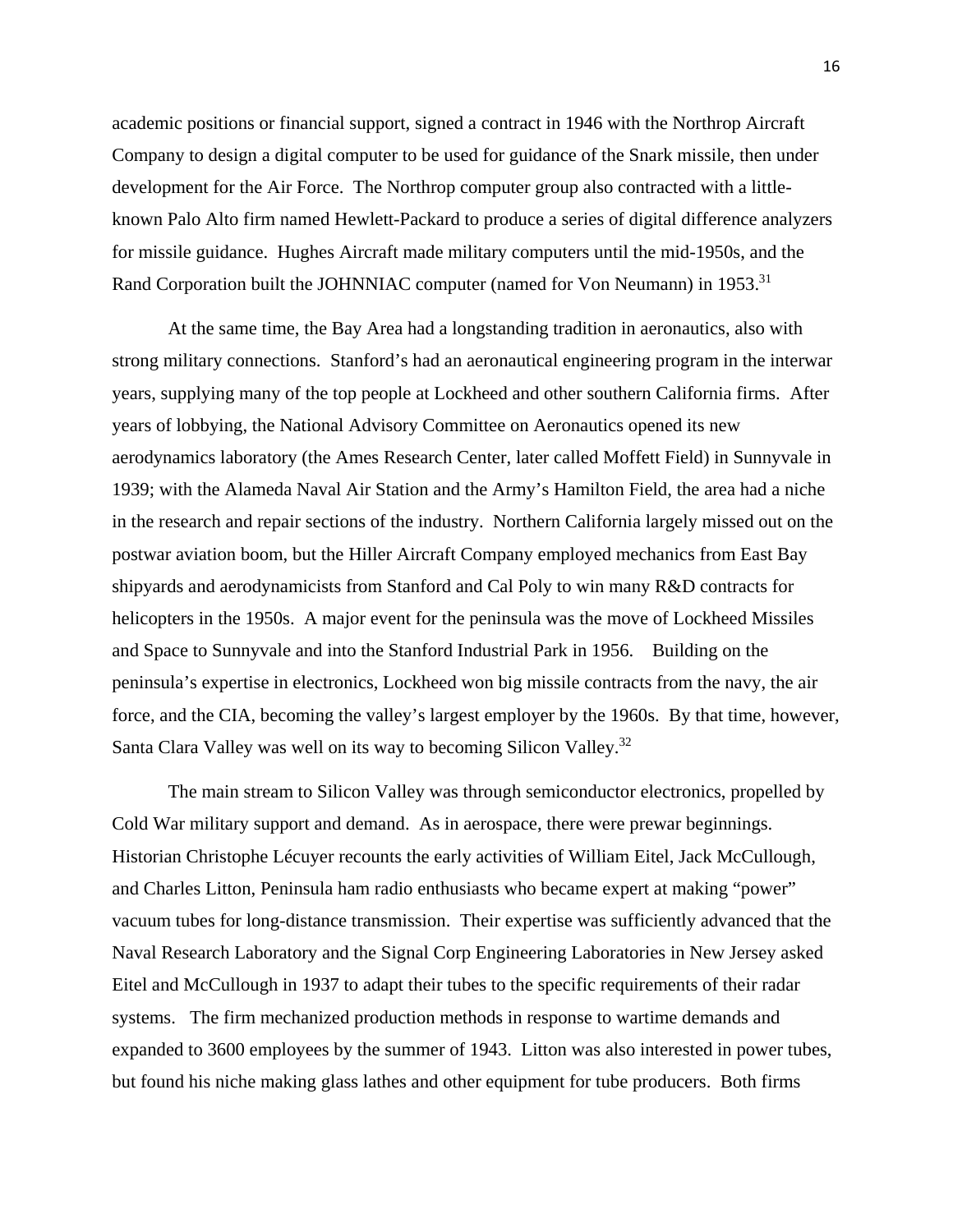recovered well from the postwar crisis, becoming major manufacturers of microwave tubes. Litton in particular had strong ties to Stanford University, serving as lecturer and advisor to the new vacuum electronics program. Litton was also business mentor to David Packard and William Hewlett as they launched their electronic instrumentation company.<sup>33</sup>



**Figure 3. San Jose MSA Employment by Industry, 1949-2014** 

Source: County Business Patterns, various issues. Industries shift from SIC to NAIC codes in 1998.

Figure 3 shows the steady growth of electronics employment in the San Jose MSA after 1950, accelerating in the mid-1970s. The leading sub-categories within this growth spurt were Computers and peripherals, Components, and Communications equipment, all closely linked to the semiconductor economy. On one reading, the rise of Silicon Valley represented an organic coevolution of technology and institutions, a "social process of bricolage…an unplanned iterative learning process" leading to a "regional recipe for creating and nurturing startups," in the words of analysts Martin Kenney and Donald Patton. A notable landmark in this narrative was the move of William Shockley (co-inventor of the transistor) to Mountain View in 1956 –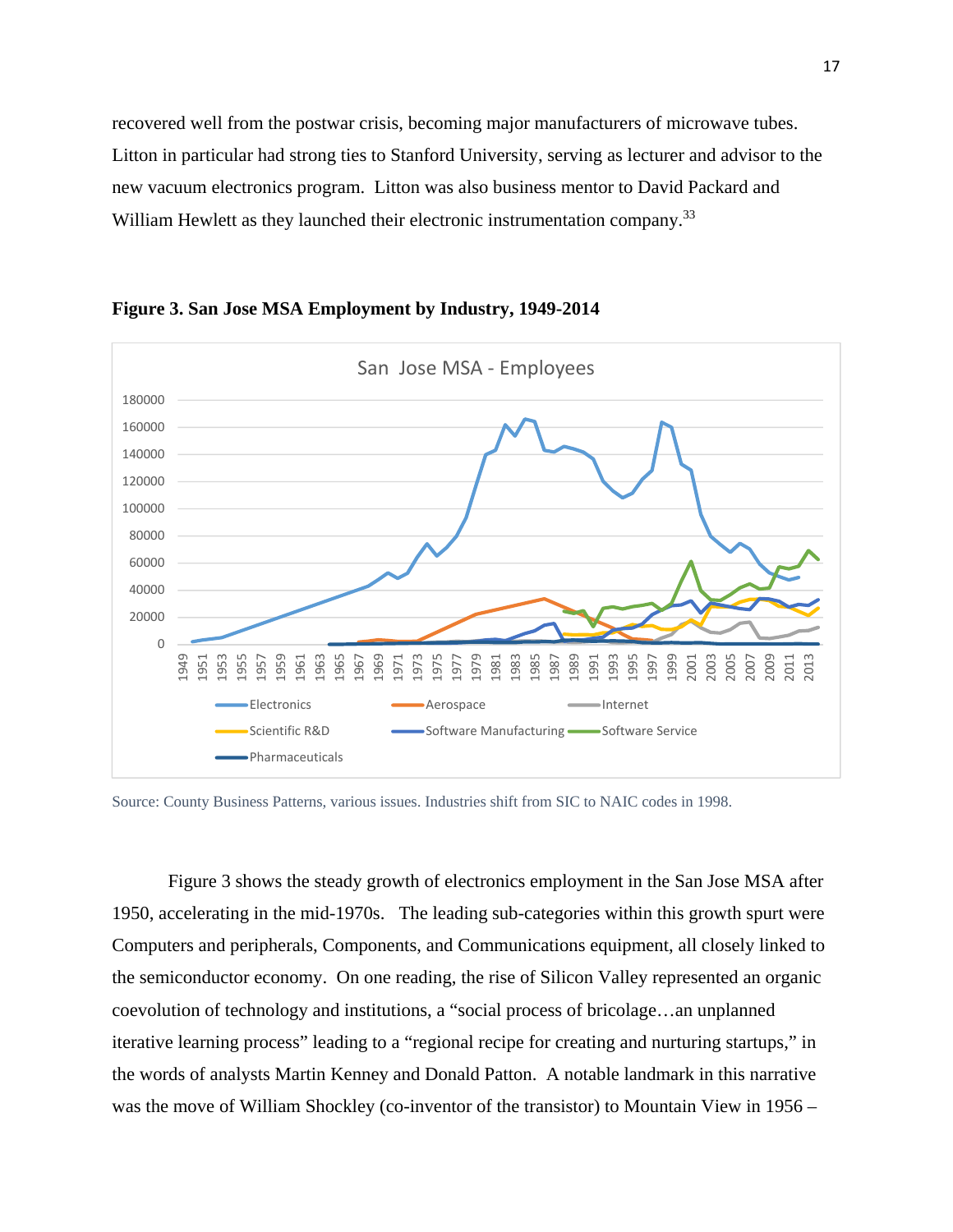fortuitous because Shockley's mother lived in Palo Alto, where he himself grew up – but not strictly exogenous because Provost Frederick Terman had encouraged the inventor to locate his new firm near Stanford. When Shockley's despotic managerial methods led to the resignations of the firm's leading employees, this "traitorous eight" formed an alliance with Fairchild Camera and Instruments of Long Island, one of the first venture capital agreements on the West Coast. Fairchild Semiconductor soon became famous not just for pioneering the planar process and its commercial success, but for establishing the pattern of spinoffs and high mobility among technical people in the Valley. These economic arrangements and supportive entrepreneurial culture were celebrated by AnnaLee Saxenian in her 1994 book *Regional Advantage*, comparing the Valley's external-economy structure favorably to the internal economies of large, verticallyintegrated corporations on the East Coast. Historians differ on the relative importance of large corporations, startups, dense personal networks, Venture Capital, and Stanford, but these are largely matters of emphasis on what is best seen as an interdependent coevolutionary process.<sup>34</sup>

 If instead we search for ranges of plausible historical variation, however, it is difficult to escape the conclusion that the entire process would not have been launched, much less boosted to escape velocity, if it had not been for research funding from federal military sources, traceable to the Cold War and in turn back to World War II. As late as 1959, more than 85 percent of U.S. electronics R&D was funded by the federal government, overwhelmingly from defense. In the early days on the peninsula, even local firms deploying practical skills and workmanship, like Eitel-McCullough and Litton, actively pursued military contracts at every opportunity, enjoying their most rapid growth during the Korean War. Military demand dominated early markets for transistors and then for integrated circuits, leaving a lasting impact on specifications and direction for these technologies. At Stanford, the Korean War doubled the size of the electronics program. When the DOD through its Advanced Research Projects Agency (ARPA) sought to establish materials science as an academic discipline, alert responses by metallurgist Robert Huggins won contracts from the Air Force and the Navy, boosting the new department near the top of national rankings. The promise of rising support from military agencies loomed at a time when support from private industry for university research was essentially stationary.<sup>35</sup>

What was so special about military funding? Defense agencies served as both investors and purchasers, with limited concern for price; sole-source contracts could be extremely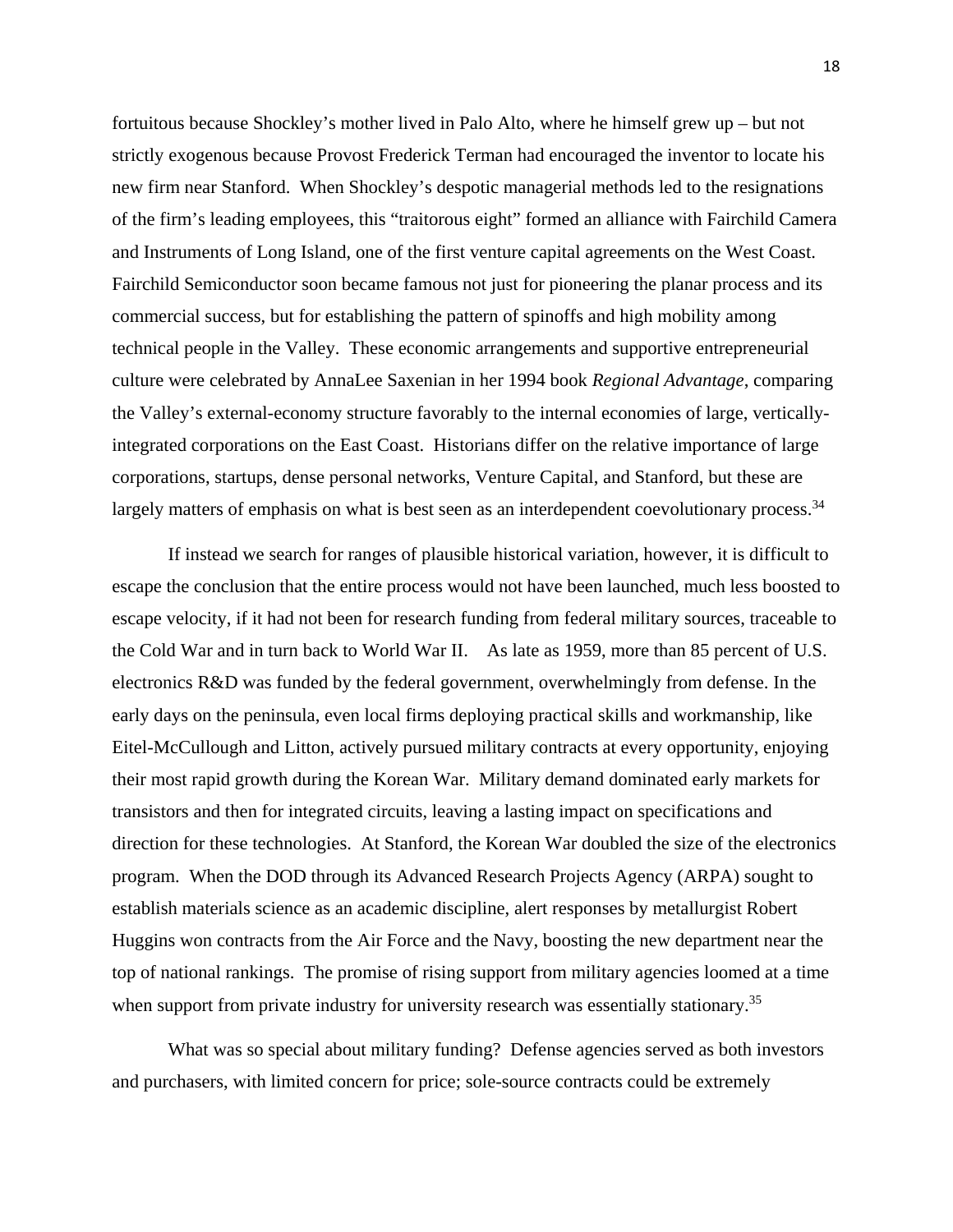lucrative, providing a market for new, complex components that were still too expensive for industrial or commercial markets. But it would be a mistake to suggest that the defense budget was simply a gravy train for easy money. Military purchasers could be extremely demanding in terms of technical requirements and delivery times. Fairchild's high-frequency transistors did not initially meet the reliability criteria of the Minuteman ICBM. Adapting its technologies to meet these standards pushed the firm to innovate, first through the planar process and then the integrated circuit. The demands of military avionics impelled Fairchild to set up a Reliability Evaluation Division to appraise the dependability of transistors, logging millions of transistorhours of testing, "orders of magnitude higher than those results from previous evaluations in the industry." In the 1950s large private firms like IBM and NCR were reluctant to invest large sums in risky projects with uncertain markets. Yet Fairchild's progress down the learning curve rapidly reduced costs and opened doors of new opportunity in commercial markets.<sup>36</sup>

Because the military wanted to cultivate technological capabilities in American firms, sponsors often promoted dissemination of information as broadly as possible. In the early phase of transistor development, Bell Labs was explicitly tasked with holding a symposium featuring lectures and demonstrations to representatives from military services, universities and electronics firms. A second conference for Bell licensees in 1952 distributed more detailed information, generating two substantial volumes that became known as "the Bible" of transistor technology. At Stanford's Applied Electronics Laboratory, part of the understanding with its military sponsors was that it would work closely with industrial firms, streamlining the transition from prototypes to deliverables. In 1951 and 1952, Stanford physicists gave a series of lectures on klystron design and theory to Eitel-McCullough engineers, eager to avoid any appearance of privileged access for Varian (and encouraged to do so by the Renegotiation Board, overseers of excess profits). When UC-Berkeley opened its integrated circuits laboratory in 1962, they were assisted by Gordon Moore of Fairchild and by military contractors such as Westinghouse and Texas Instruments, who were instructed by the Air Force to share their semiconductor manufacturing expertise. Fairchild's founders actively encouraged technicians to establish their own equipment-supply firms, extending the Valley's startup tradition.<sup>37</sup>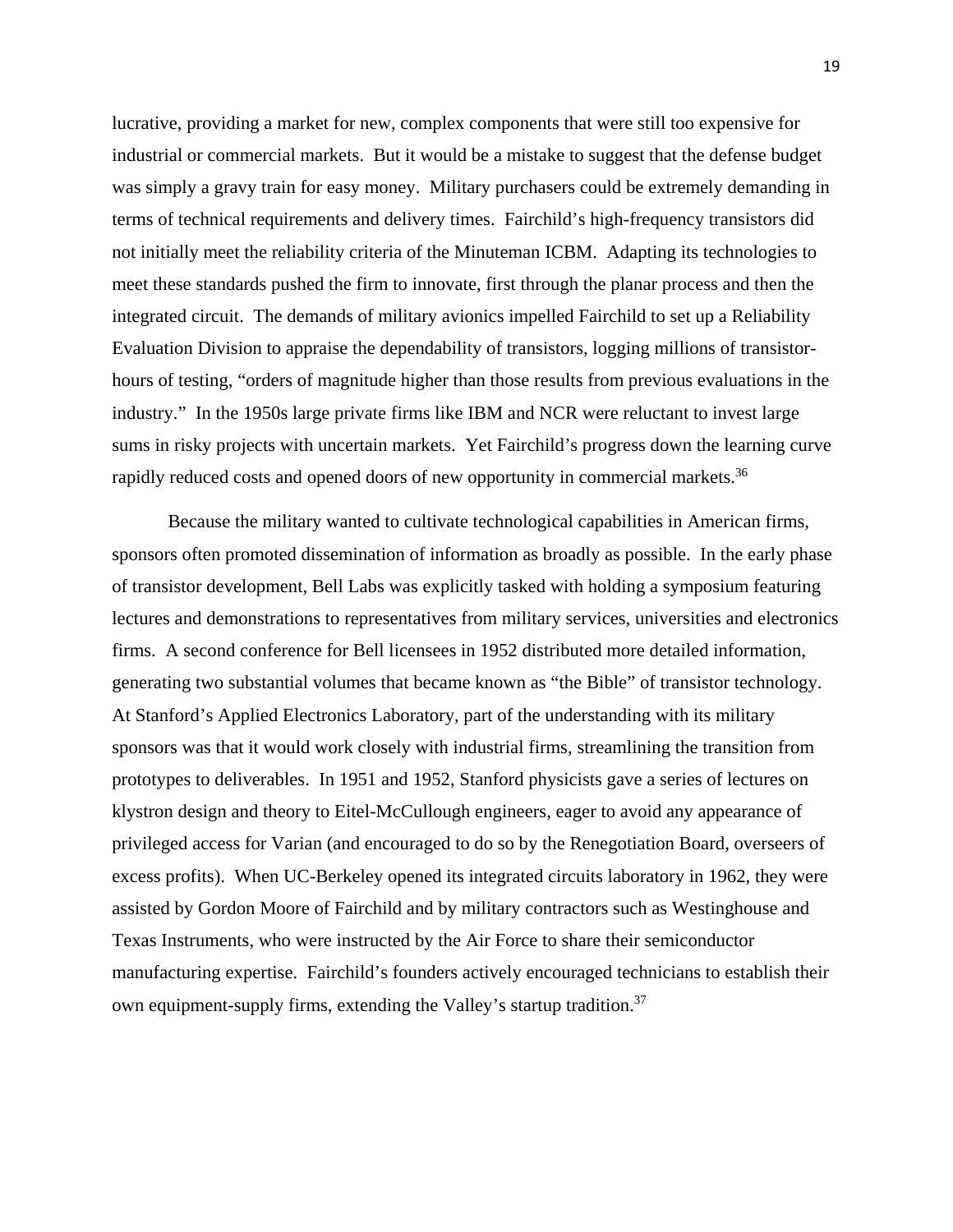#### **The End of the Cold War and the Civilianization of High-Tech**

 Military R&D spending fluctuated markedly across time. Figure 4 tracks the value of prime contracts as a share of GDP, for California and for the nation as a whole. After a brief hiatus at the end of the Korean War, the launch of Sputnik in October 1957 led in quick succession to the creation of the Advanced Research Projects Agency (later DARPA) to execute R&D projects and the National Aeronautics and Space Act creating NASA. Although NASA was a civilian agency, the space race was undeniably part of the Cold War. Vietnam caused another spending spurt in the 1960s, followed by a decade of steady decline. The Reagan buildup of the 1980s interrupted the trend, but cutbacks had resumed even before the fall of the Soviet Union in 1989. As Figure 4 shows, both expansions and long-term decline were magnified in California relative to the nation as a whole.



**Figure 4.**

**Source: 1958-1964, 1975-1981, 1986-1988: Department of Defense, Prime Contract Awards by Region and State; other years Statistical Abstract of the United States, various issues.** 

Despite the formative role of military R&D spending for the nation's scientific and technological infrastructure, by the 1980s distinctly different voices could be heard about the continued value of these programs. Observing competitive inroads in markets for advanced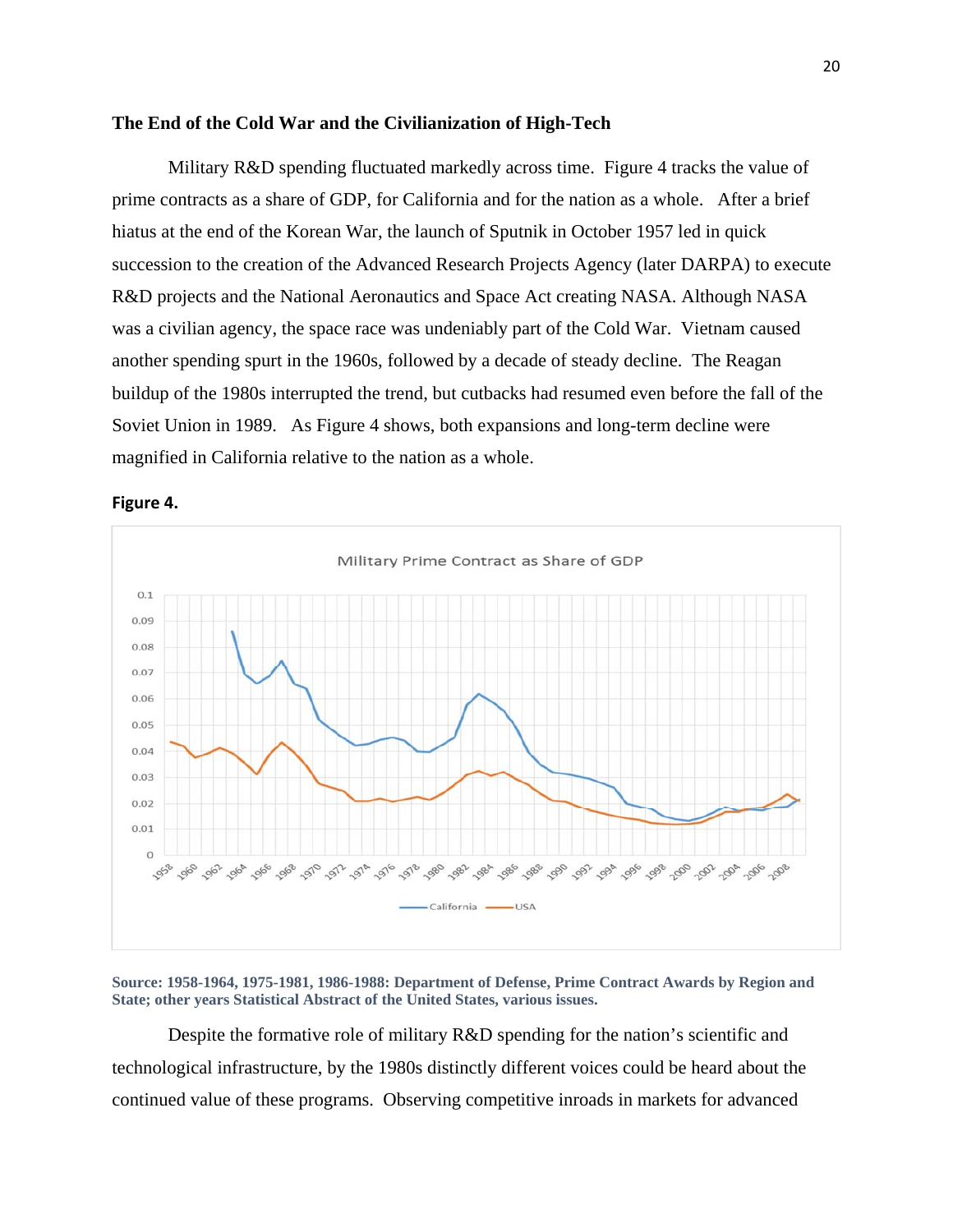manufactured goods, critics complained that defense-oriented technologies put American producers at a disadvantage relative to countries like Japan and Germany, whose engineers could concentrate on "leading-edge technologies devoted to socially useful ends." Studies appeared with titles such as *The Militarization of High Technology*, *Military Expansion Economic Decline*, or *The Baroque Arsenal*. Writers sometimes grudgingly acknowledged a few transfers into civilian uses, such as computers, jet planes, and lasers, but these were considered rare and overly expensive when they did occur. As analyst Robert DeGrasse Jr. put it: "Using scientific and engineering talent to solve military problems is an inefficient means of stimulating scientific or commercial advancement." Such formulations seemed to take underlying national technological capabilities as a given, viewing deployment of these resources for military pursuits as "skewed" and "inefficient." With the end of the Cold War, defense analysts contended even more forcefully that because of the high degree of segregation between military and commercial activities, the "spinoff model" was outdated and inefficient.38

From this perspective, one of the worst aspects of a sophisticated, high-tech military is that whole communities became dependent on highly-specialized economic pursuits and hence exposed to fluctuations in defense policy. In their portentous 1992 critique, Ann Markusen and Joel Yudkin wrote that the rise of the Gunbelt "has led to increasing geographical segregation of military-industrial activities from other sectors in the economy, creating communities with promilitary cultures and greater vulnerability to downturns in the military spending cycle." The authors identified several major metropolitan areas as highly dependent on defense spending, listing Los Angeles and San Diego ("California is perhaps the most vulnerable, at least in absolute terms") and "Seattle as a one-company industrial city." At the root of the regional adjustment problem, according to defense industry surveys, is that firms committed to the military found it "difficult if not impossible…to make the transition to nondefense businesses." A spokesman for the Aerospace Industry Association said "conversion is baloney…these [defense] companies use highly specialized technologies." Norman Augustine, CEO of Lockheed-Martin, said "conversion efforts have been unblemished by success."<sup>39</sup>

 With the aid of hindsight, we can now say that some defense-dependent metropolitan areas were more successful than others in the transition to civilian markets. The Bay Area was not included on the endangered-regions lists of the 1990s because well before that decade, many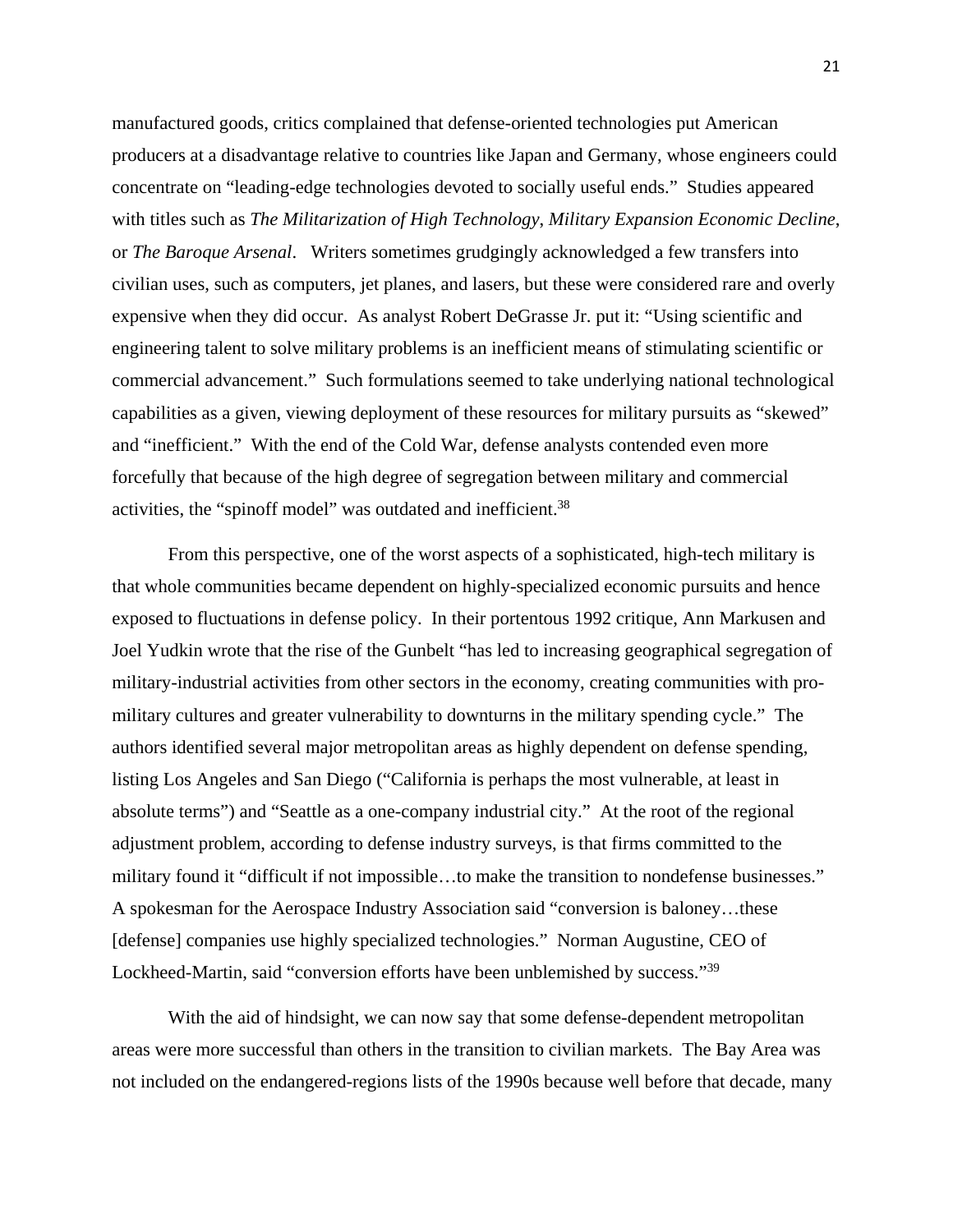of its leading firms had achieved independence from military funding. Shaken by shifts in defense procurement policy in the early 1960s, producers began to diversify into commercial markets for computer and electronic systems. Ongoing progress in semiconductor technology opened up major new markets in consumer electronics, such as microwave ovens, transistor radios, burglar alarms, and soon, personal computers. So rapid was the transition that leading entrepreneurs came to minimize the role of military funding in their own histories. Robert Noyce claimed that Fairchild had "stayed clear of military involvement…because I thought it was an affront to any research people to say that you are not worth supporting out of real money," while his colleague Gordon Moore wrote that "from our perspective, the impact exerted by defense R&D was quite small." In fact, Santa Clara County continued to be a leading recipient of prime military contracts throughout the 1990s, but these transactions did not deter prominent executives from adopting a hands-off, anti-government rhetoric that did violence to the historical record. One venture capitalist told the *New York Times* in October 2000: "I've worked in the valley since 1963…and I don't think government ever had a role in it." Despite the vagaries of historical memory, however, there is little reason to question Moore's recollection that he and others at Fairchild saw semiconductors as a general-use technology and actively pursued commercial applications from the beginning. Moving the department of application engineering from R&D to marketing in 1961 was perhaps symbolic.<sup>40</sup>

The semiconductor industry stumbled in the 1980s, more from Japanese competition than defense cutbacks; but it recovered strongly in the 1990s, partly through accelerated technological change but primarily by shifting toward design-intensive product innovation. Market fundamentalists had their world-views reinforced when NSF's 1994 announcement of plans to privatize the internet launched the dot.com boom of the late 1990s, centered in Silicon Valley. Despite the excesses of that half-decade, the area emerged in the 21<sup>st</sup> century as the world's largest and strongest high-tech economy. The transition from military to commercial markets was as smooth as the transition from hardware to software (see Figure 3). $41$ 

 The transition for LA aerospace was never that easy. In 1987, California had one in four aerospace jobs nationally, Los Angeles County alone accounting for one in ten. Within ten years of the end of the Cold War, aerospace employment had fallen by more than 50 percent, and by 2011 to less than one-third of its peak. Economists and policy analysts have debated the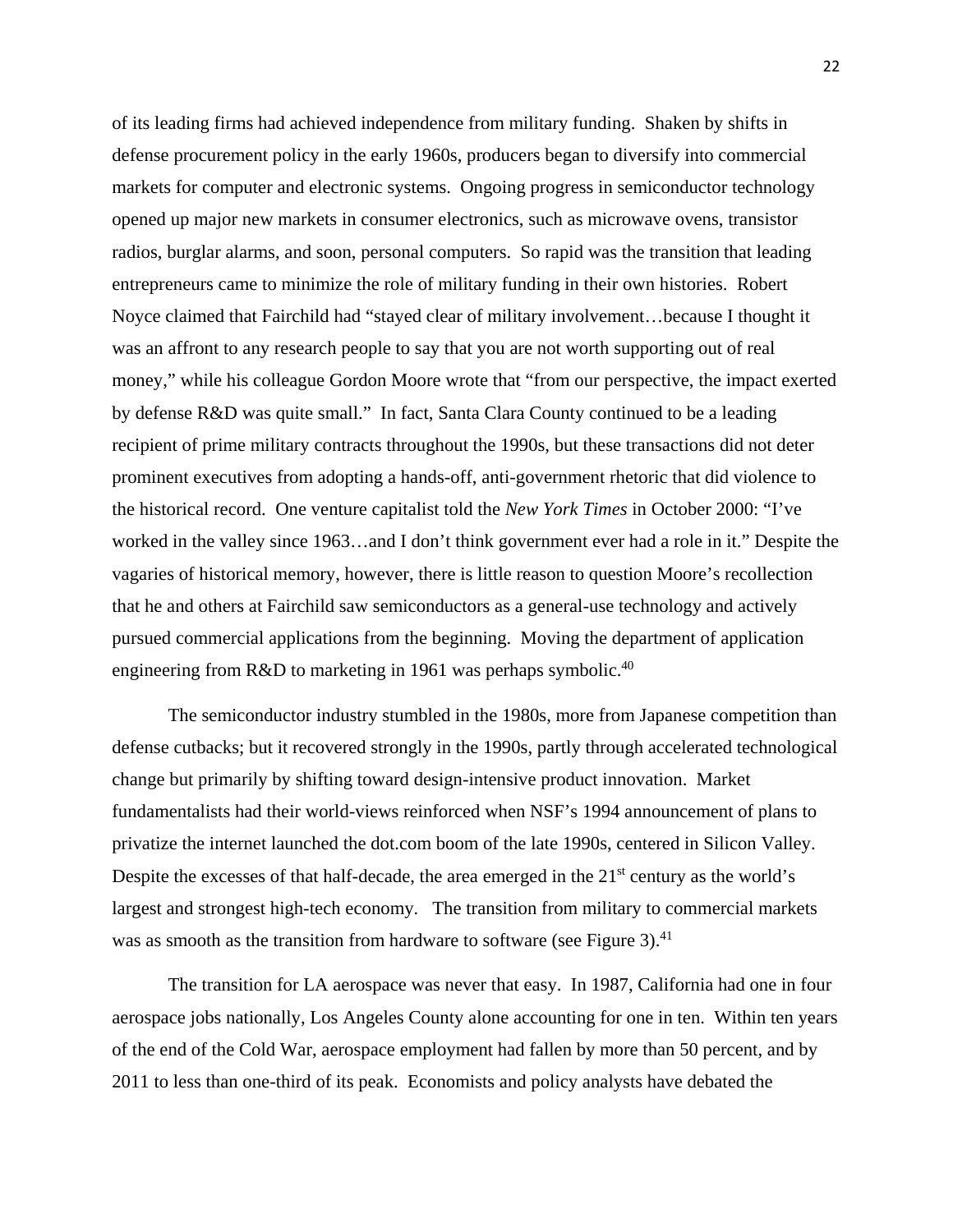incidence of these cuts since the 1990s, with somewhat inconclusive results. Close industry observers such as Maryellen Kelly and Todd Watkins rejected the caricature of overspecialized military contractors, insulated from competition and out of touch with civilian technologies; they point to many examples of defense firms shifting into commercial production, such as ultralightweight insulation (Aerojet), satellite TV systems (Hughes), navigation gear for commercial aircraft (Litton), and laser machine tools for assembly lines (TRW). Many plants shut down, however, and according to economists Valery Ramey and Matthew Shapiro, their capital was highly "sector specific" and sold at steep discounts. Employees had more mobility than physical capital, but studies found that displaced aerospace engineers experienced long unemployment spells and a decline in earnings after finding new positions. The ultimate outcome for displaced workers is difficult to determine, however, because an estimated 60 percent of those who lost their jobs migrated out of the region. A study by UCLA geographers concludes: "After the end of the Cold War, Los Angeles never re-established its previous levels of focus in technology-related industry." The authors argue that the root of the area's problem was not the direct costs of defense cutbacks, but the failure to replace aerospace with a new technological focus. In other words, Los Angeles was not Silicon Valley.42



**Figure 5. Per Capita Income relative to US Average, Four MSAs, 1959-2011**

**Source: Mary Meghan Ryan (ed.),** *Patterns of Economic Change by State and Area* **(Lanham MD: Bernan Press, 2014).**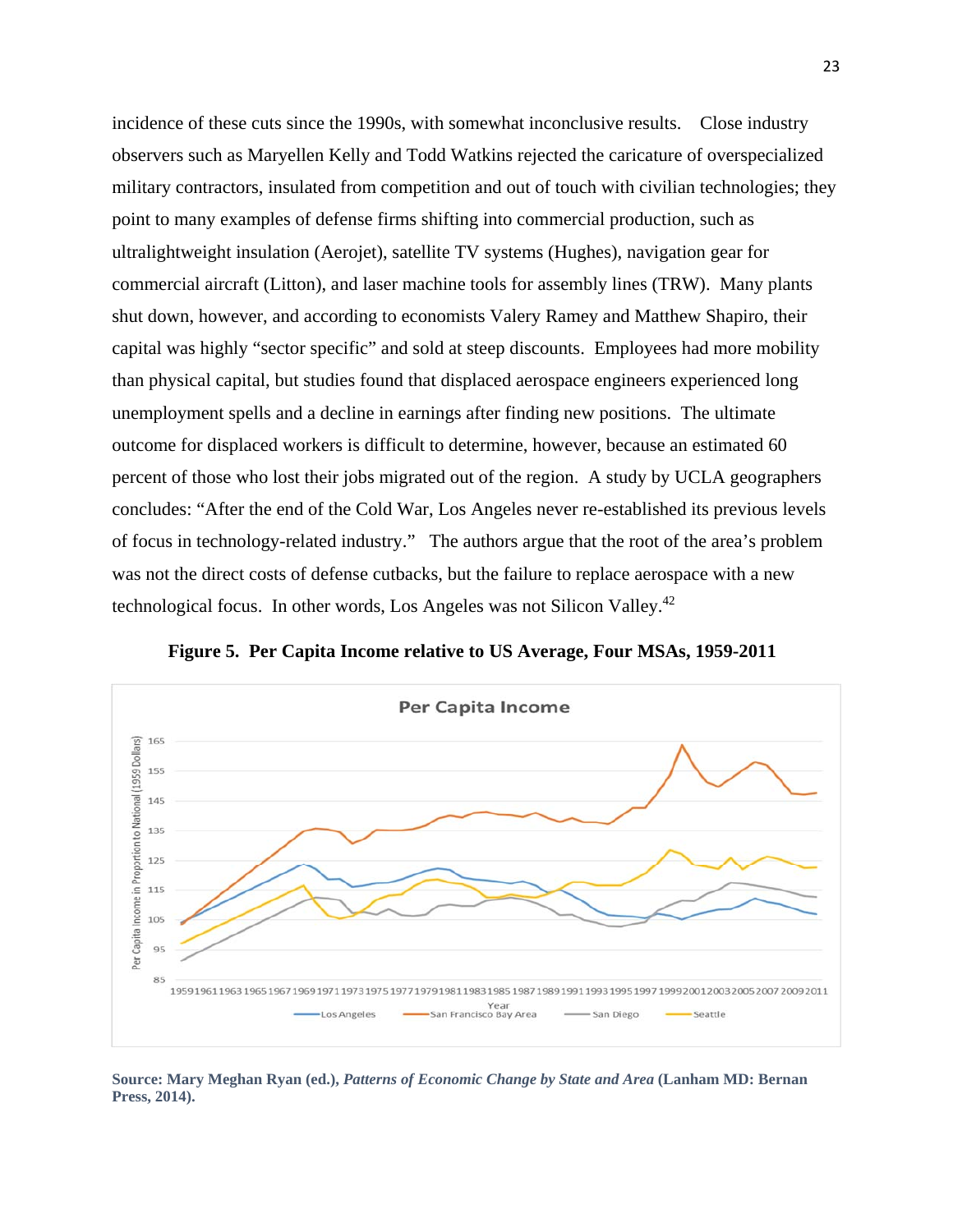The contrast between the two metropolitan areas is multi-faceted. One important factor is simply that defense aerospace is more specialized and less readily transferable between sectors than the diverse cluster of electronic and information technologies that characterize the Bay Area. Defense consultant James Hasik notes that "the development processes for military and commercial aircraft are quite different, particularly because combat aircraft producers have not often profitably speculated on projects." A simple theory of intrinsic sectoral properties is contradicted, however, by the counter-example of Seattle, even more aerospace-centered than Los Angeles, but which managed a relatively smooth transition into a diversified knowledge economy. Boeing was one of the most diversified major defense contractors all along, adapting well to both domestic and export markets after 1995, so that overall aerospace employment in Seattle held up remarkably well (Figure 2). Despite shifting its corporate headquarters to Chicago in 2001, Boeing over the years invested substantially in the area's infrastructure of schools, social services and arts. The growth of Microsoft as a second "hub" also spawned generations of internet and software companies on the Silicon Valley model. The startup culture now extends to commercial aerospace, merging the city's two lineages.<sup>43</sup>

 Figure 5 compares per capita income in the four metropolitan areas. The post-Cold War surges of the Bay area and Seattle are evident, as is the decline of Los Angeles over the same period. San Diego represents an interesting variant (Figure 6). Without historic strengths in aerospace or electronics, and lacking a major university, the city was long seen as a lethargic "martial metropolis." But building on its connections to the Navy and high-tech oceanography, San Diego successfully pushed for its own UC branch, which opened its doors in 1964. Chancellor Richard C. Atkinson, a former Stanford faculty member, consciously emulated the "Terman model" of university partnership with firms in telecommunications and biotechnology. In 1985 the area became home to telecommunications powerhouse Qualcomm, whose success led Forbes to declare San Diego the "World's Wireless City" in 2012. Infused by funding for health research, UCSD and the surrounding area attracted a new generation of "bioscientific entrepreneurs." Historians Mary Lindenstein Walshok and Abraham Shragge write that "in little more than a decade, many of these companies gave rise to new commercial enterprises, which eventually found their way into the market economy even though their roots were in products of value to the U.S. Department of Defense or other federal agencies." The payoff may be seen in San Diego's post-Cold War income spurt, surpassing Los Angeles by 1998.<sup>44</sup>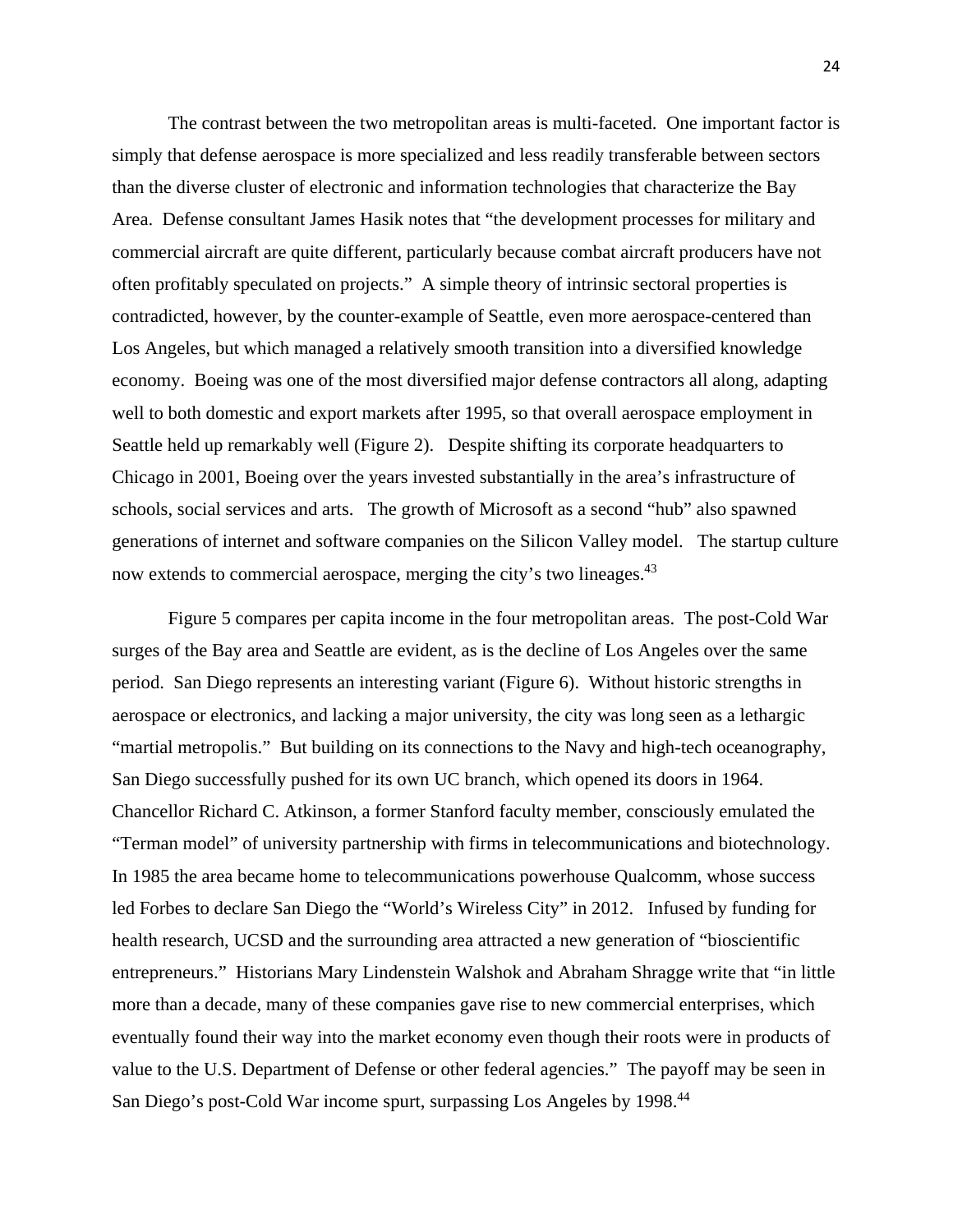

**Figure 6. San Diego MSA Employment by Industry, 1949-2014** 

#### **Conclusion**

This paper argues that defense support for advanced technologies generated the infrastructure for knowledge-economy clusters in all four Pacific Coast metropolitan areas, comprising networks of firms, research universities, supplying firms, and educated professionals. With the end of the Cold War, each of the four cases offers a different variation on the adjustment to civilian technologies and commercial markets. Silicon Valley was eager for commercialization early on, and its networks spread to encompass virtually the entire Bay Area. For Los Angeles, in contrast, the loss of government funding devastated the aerospace network, and the area high-tech economy has yet to recover. Seattle was equally specialized in aerospace, yet its metropolitan area has managed a relatively smooth transition into a diversified modern knowledge economy. The divergence between Seattle and Los Angeles reflects many factors: Boeing's unique balanced between defense and commercial markets; Boeing's sponsorship of local infrastructure and tolerance of spinoffs; the arrival of Microsoft in 1979, itself partially attributable to the area's attractiveness for high-tech enterprise. San Diego represents yet another path, gradually nurturing a high-tech community around a new university, while avoiding debilitating budget cuts in the 1990s.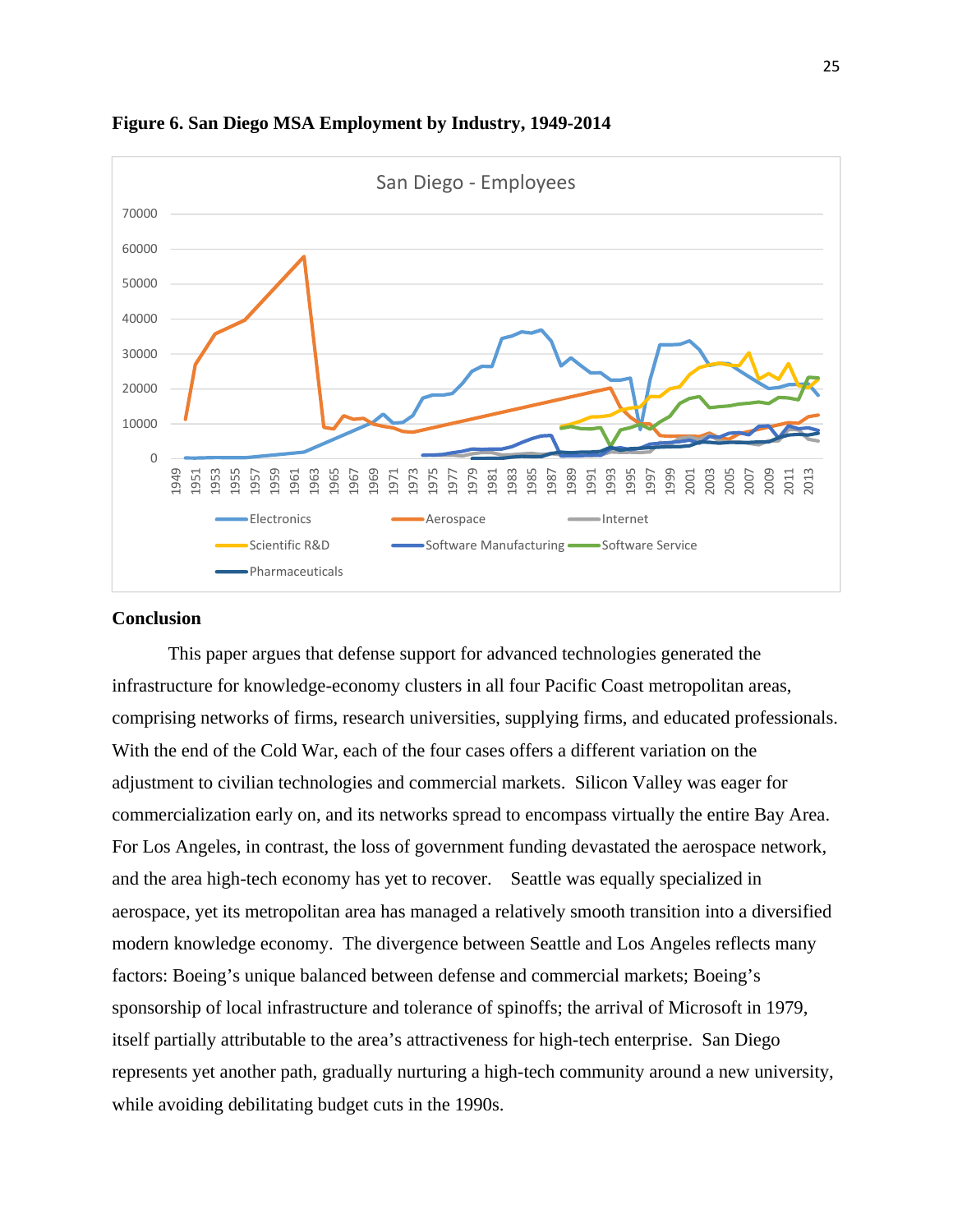Per capita income is by no means a comprehensive indicator of a metropolitan area's economic performance. Despite the success of its high-tech economy, San Diego's per capita income level remained only slightly higher than that of Los Angeles. This pattern raises the larger question of what knowledge-economy development implies for lower-income, lesseducated populations. In the heyday of the Cold War, new technologies generated well-paying jobs for blue-collar workers in the same metropolitan areas. That linkage began to break down in the 1980s, through the combined effects of outsourcing, import competition, and labor-saving technologies. In successful knowledge-economy centers, these three forces were augmented by the effects of rising property values on the cost of living, effectively squeezing low-income people out of the area. The relatively low per capita income levels of Los Angeles and San Diego primarily reflect the fact that these areas, despite the presence of prospering high-tech sectors, still have space in which lower-income populations can survive if not necessarily to flourish. Storper et al show persuasively that the quality of knowledge-economy networks in post-Cold War Los Angeles has not measured up to that of the Bay area. If LA had done so, however, it is far from clear that the majority of its residents would have gained.<sup>45</sup>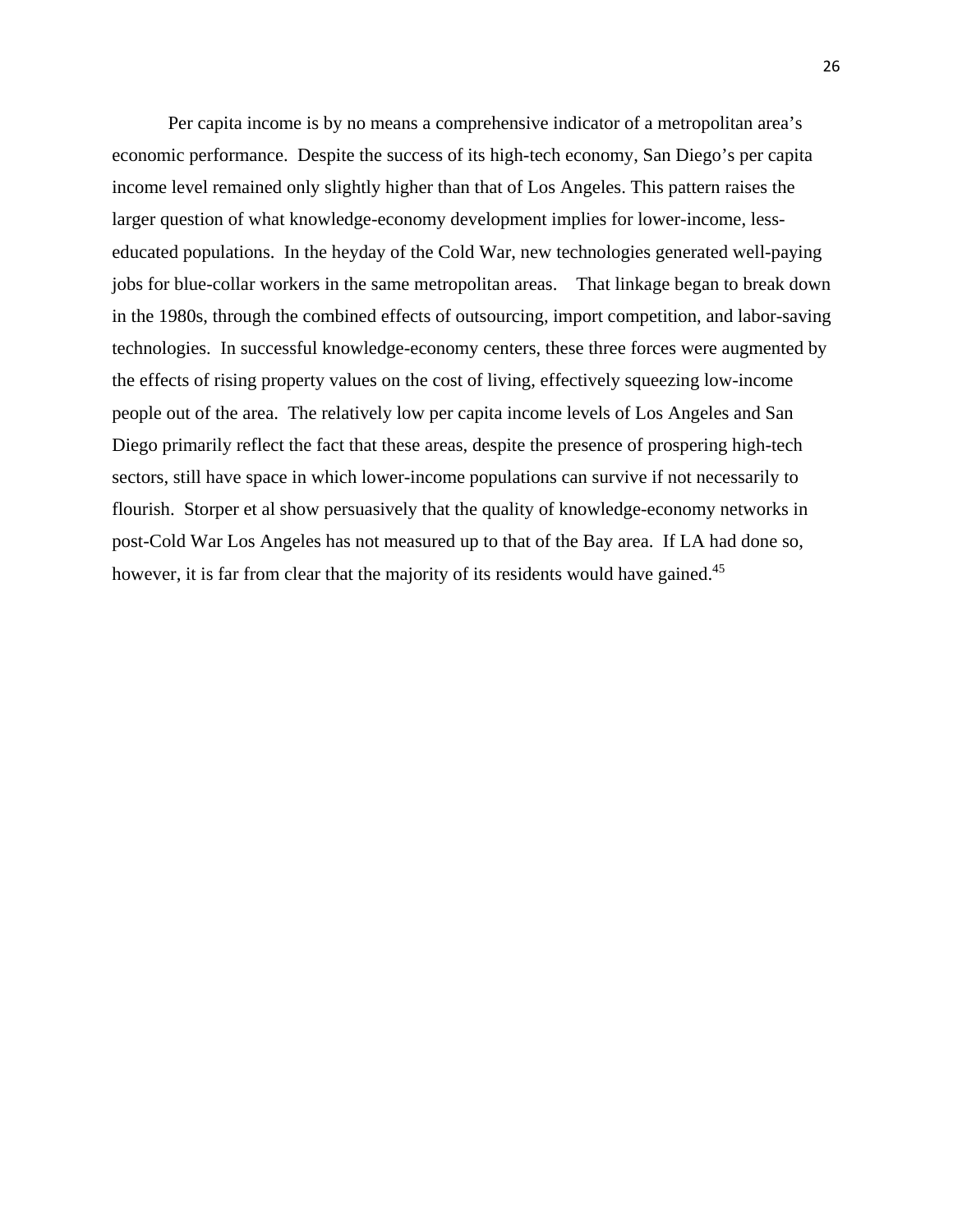## **Table 1 Total Military Prime Contract Awards, By Region**

|                               | <b>World War II (41-45)</b><br><b>Annual Average</b> |           | Korea (51-53)<br><b>Annual Average</b> |           | 1961       |             |
|-------------------------------|------------------------------------------------------|-----------|----------------------------------------|-----------|------------|-------------|
|                               | \$Millions                                           | % of U.S. | \$ Millions                            | % of U.S. | \$Millions | $%$ of U.S. |
| <b>Regions</b>                |                                                      |           |                                        |           |            |             |
| New England                   | 3701                                                 | 8.9       | 2573                                   | 8.1       | 2334       | 10.5        |
| Middle Atlantic<br>East North | 9817                                                 | 23.6      | 7955                                   | 25.1      | 4397       | 19.9        |
| Central                       | 13468                                                | 32.4      | 8696                                   | 27.4      | 2606       | 11.8        |
| West North                    |                                                      |           |                                        |           |            |             |
| Central                       | 2329                                                 | 5.6       | 2170                                   | 6.8       | 1285       | 5.8         |
| South Atlantic                | 2988                                                 | 7.2       | 2382                                   | 7.6       | 2345       | 10.6        |
| South Central                 | 3640                                                 | 8.8       | 2028                                   | 6.4       | 1812       | 8.2         |
| Mountain                      | 477                                                  | 1.2       | 214                                    | 0.7       | 1267       | 5.7         |
| Pacific                       | 5102                                                 | 12.3      | 5680                                   | 17.9      | 5951       | 26.9        |
| Alaska and                    |                                                      |           |                                        |           |            |             |
| Hawaii                        |                                                      |           |                                        |           | 119        | 0.6         |
| California                    | 3795                                                 | 9.1       | 4323                                   | 13.6      | 5277       | 23.9        |
| Total                         | 41522                                                | 100       | 31697                                  | 100       | 22112      | 100         |

**Source:** United States Department of Defense. Office of the Secretary of Defense, *The Changing Patterns of Defense Procurement*, June 1962. Tables I and III.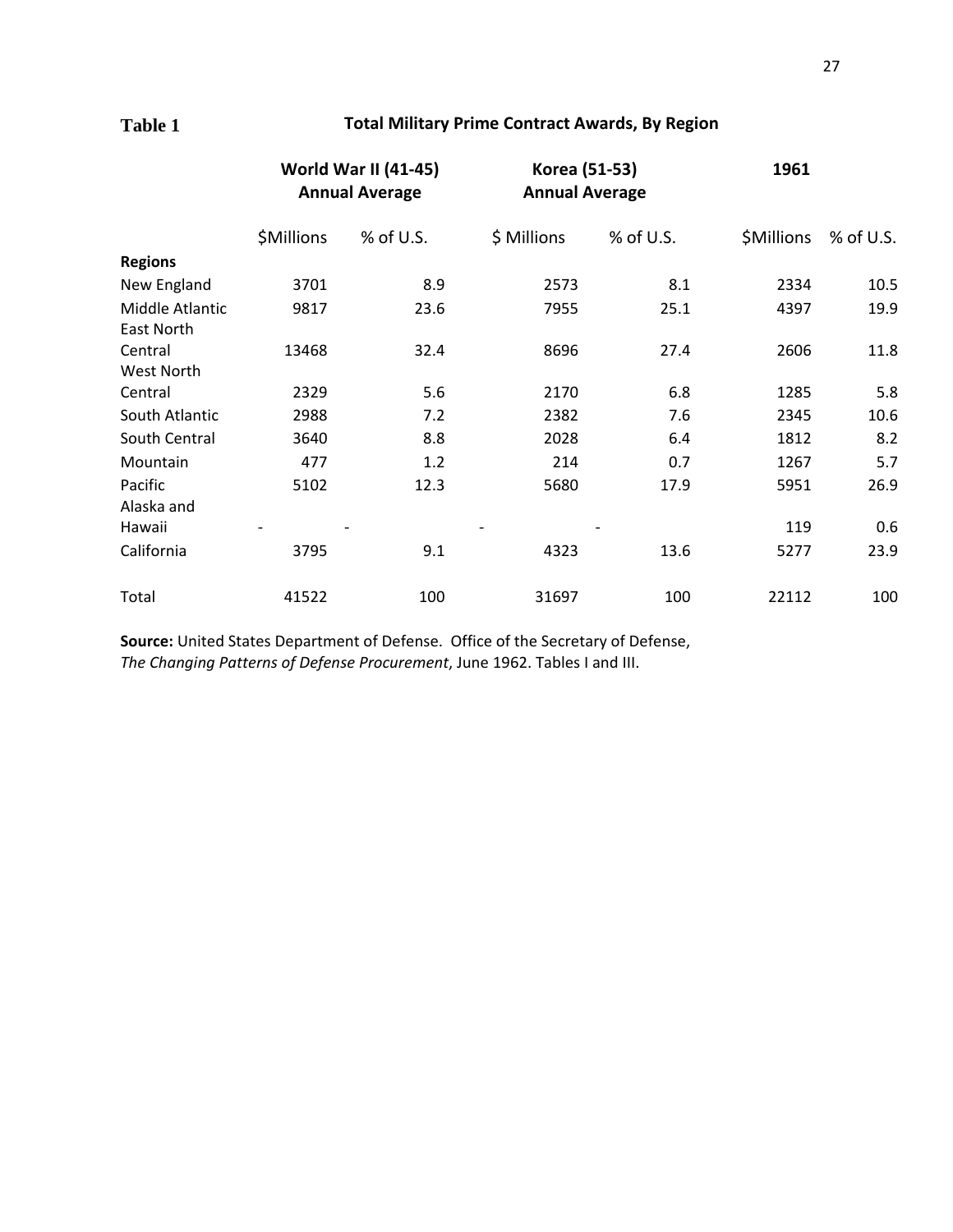### **References**

Adams, Stephen B. "Follow the Money: Engineering at Stanford and UC Berkeley During the Rise of Silicon Valley," *Minerva* 47 (2009): 367-390.

Adams, Stephen B. "Born on Third Base: Silicon Valley's Rich Inheritance. Presented at the Business History Conference, Miami FL, 2015.

Alic, John A.; Lewis M. Branscomb; Harvey Brooks; Ashton B. Carter; Gerald L. Epstein. *Beyond Spinoffs: Military and Commercial Technologies in a Changing World*. Boston: Harvard Business School Press, 1992.

Bilstein, Roger E. *The Enterprise of Flight: The American Aviation and Aerospace Industry*. Washington DC: Smithsonian Institution Press, 2001.

Boyne, Walter J. *Beyond the Horizons: The Lockheed Story*. New York: St. Martin's Press, 1998.

Braun, Ernest, and Stuart MacDonald. *Revolution in Miniature*, Second Edition. London: Cambridge University Press, 1982.

Bugos, Glenn E. "The Aerospace Impetus to Silicon Valley," *Journal of the West* 36 (1997): 97- 104.

Bush, Vannebar. *Science: The Endless Frontier*. Report to the President on a Program for Postwar Scientific Research. Washington: USGPO, 1945.

City of Los Angeles. Office of the Mayor. *The Economic Development of Southern California, 1920—1976*. Two Volumes. June 1976.

Collins, Martin J. *Cold War Laboratory: RAND, the Air Force, and the American State 1945- 1950*. Washington DC: Smithsonian Press, 2002.

Cunningham, William Glenn. *The Aircraft Industry: A Study in Industrial Location*. Los Angeles: Lorrin L. Morrison, 1951.

DeGrasse, Robert W. Jr. *Military Expansion Economic Decline*. New York: Council on Economic Priorities, 1983.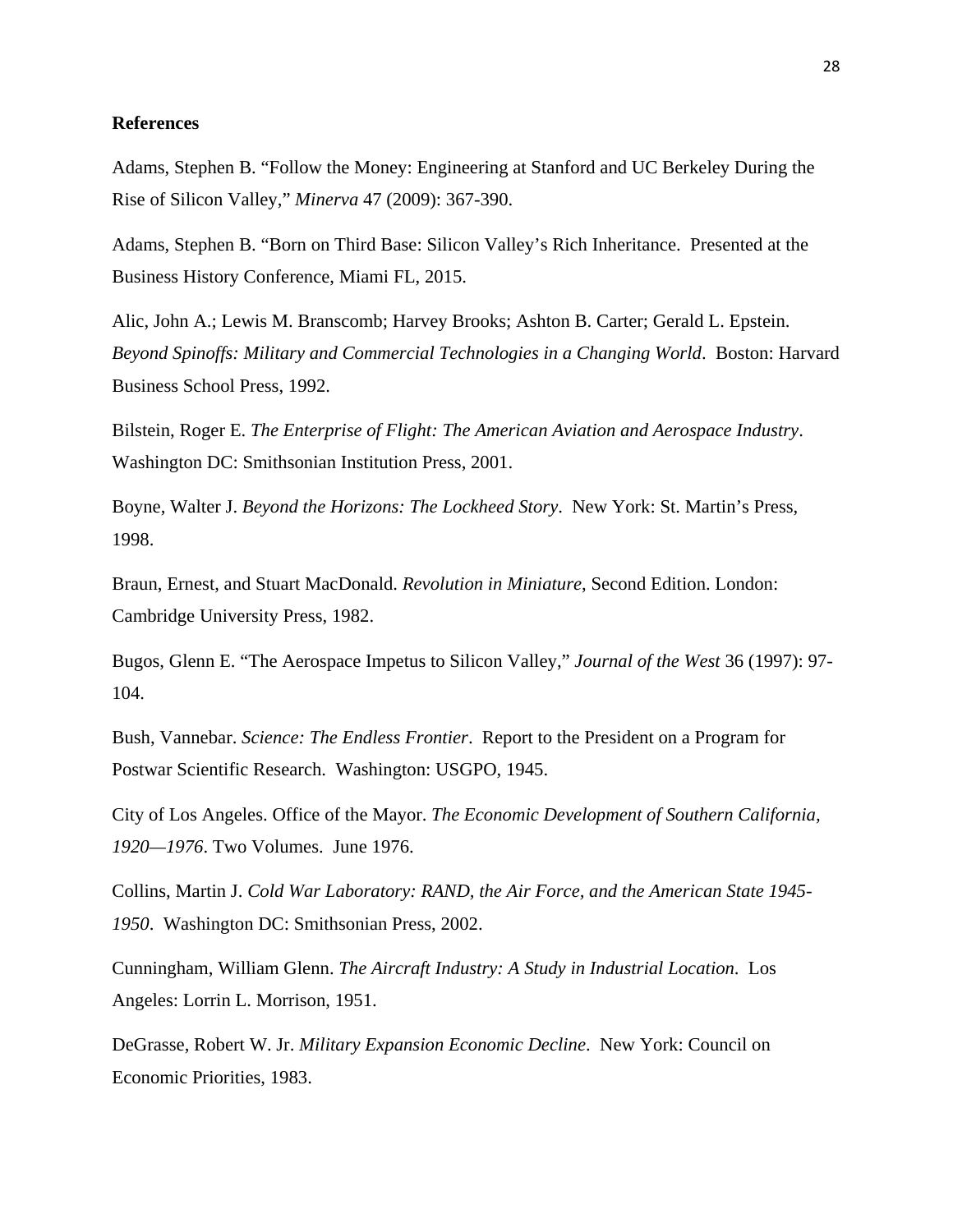Flamm, Kenneth. *Creating the Computer*. Washington DC: Brookings, 1988.

Flanigan, James. *SmileSouhern California, You're the Center of the Universe*. Stanford CA: Stanford University Press, 2009.

Geiger, Roger L. *Research and Relevant Knowledge: American Research Universities Since World War II*. New York: Oxford University Press, 1993.

Geiger, Roger L., and Creso M. Sa. *Tapping the Riches of Science: Universities and the Promise of Economic Growth*. Cambridge MA: Harvard University Press, 2008.

Goodstein, Judith R. *Millikan's School: A History of the California Institute of Technology*. New York: Norton, 1991.

Gray, Mia; Elyse Golob; Ann R, Markusen; and Sam Ock Park. "Seattle: A Classic Hub-and-Spoke Region," in Ann R. Markusen, Yong-Sook Lee, and Sean DiGiovanna (eds.), *Second Tier Cities: Rapid Growth Beyond the Metropolis*. Minneapolis: University of Minnesota Press, 1999.

Greenstein, Shane. *Innovation, Privatization, and the Birth of a New Network*. Princeton: Princeton University Press, 2015.

Guillen, Reynal. "The Air Force, Missiles, and the Rise of the Los Angeles Aerospace Technopole," *Journal of the West* 36 (1997): 60-66.

Hasik, James *Arms and Innovation: Entrepreneurship and Alliances in the Twenty-First Century Defense Industry*. Chicago: University of Chicago Press, 2008.

Heinrich, Thomas. "Cold War Armory: Military Contracting in Silicon Valley," *Enterprise and Society* 3 (2002): 247-284.

Hensel, Nayantara D. *The Defense Industrial Base: Strategies for a Changing World*. Surrey, England: Ashgate Publishing Limited, 2015.

Isard, Walter, and James Ganschow. *Awards of Prime Military Contracts by County, State and Metropolitan Area of the United States, Fiscal Year 1960.* Philadelphia: Regional Science Research Institute, 1961.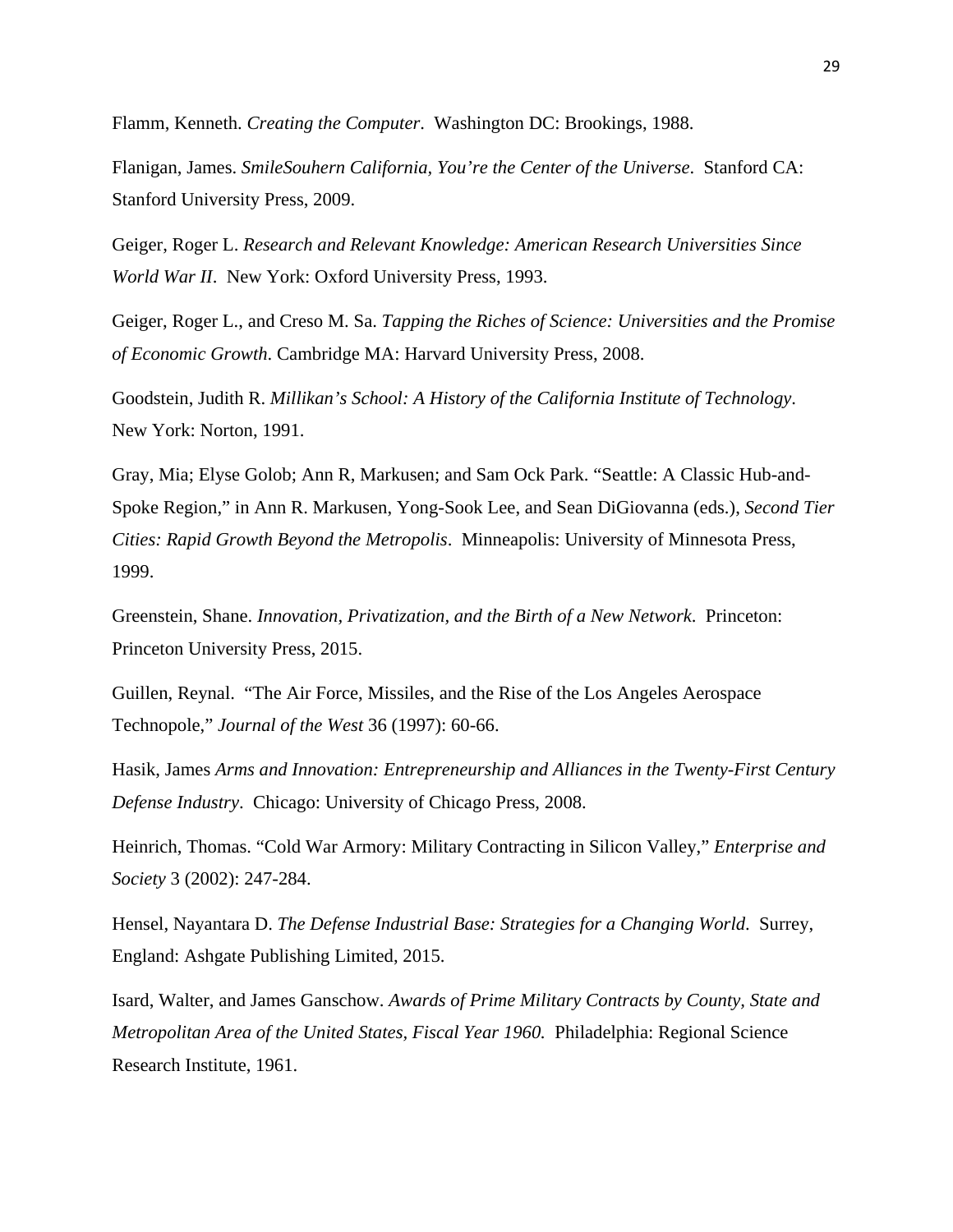Johnson, Marilynn S. *The Second Gold Rush: Oakland and the East Bay in World War II.*  Berkeley: University of California Press, 1993.

Kaldor, Mary. *The Baroque Arsenal*. New York: Hill and Wang, 1981.

Kelley, Maryellen, and Todd A. Watkins. "In from the Cold: Prospects for Conversion of the Defense Industrial Base," *Science* 268 (1995): 525-532.

Kenney, Martin, and Donald Patton. "The Coevolution of Technology and Institutions: Silicon Valley as the Iconic High-Technology Cluster," in Pontus Braunerhjelm and Maryann Feldman (eds.), *Cluster Genesis: Technology-Based Industrial Development*. Oxford: Oxford University Press, 2006.

Kenney, Martin, and David C. Mowery (eds.). *Public Universities and Regional Growth*. Stanford: Stanford University Press, 2014.

Kleinhenz, Robert A.; Kimberly Ritter-Martinez; Rafael De Anda. *The Aerospace Industry in Southern California*. Los Angeles: The Kyser Center for Economic Research, 2012.

Koistinen, Paul A.C. *State of War: The Political Economy of American Warfare, 1945-2011*. Lawrence KS: University Press of Kansas, 2012.

Lécuyer, Christophe. *Making Silicon Valley: Innovation and the Growth of High Tech, 1930- 1970*. Cambridge MA: The MIT Press, 2006.

Leslie, Stuart W. *The Cold War and American Science*. New York: Columbia University Press, 1993.

Leslie, Stuart W. "How the West Was Won: The Military and the Making of Silicon Valley," *in W. Aspray (ed.), Technological Competitiveness*. IEEE, 1993.

Lowen, Rebecca S. *Creating the Cold War University: The Transformation of Stanford*. Berkeley: University of California Press, 1997.

Macher, Jeffrey T.; David C. Mowery; and David A. Hodges. "Reversal of Fortune? The Recovery of the U.S. Semiconductor Industry," *California Management Review* 41 (1998): 107- 136.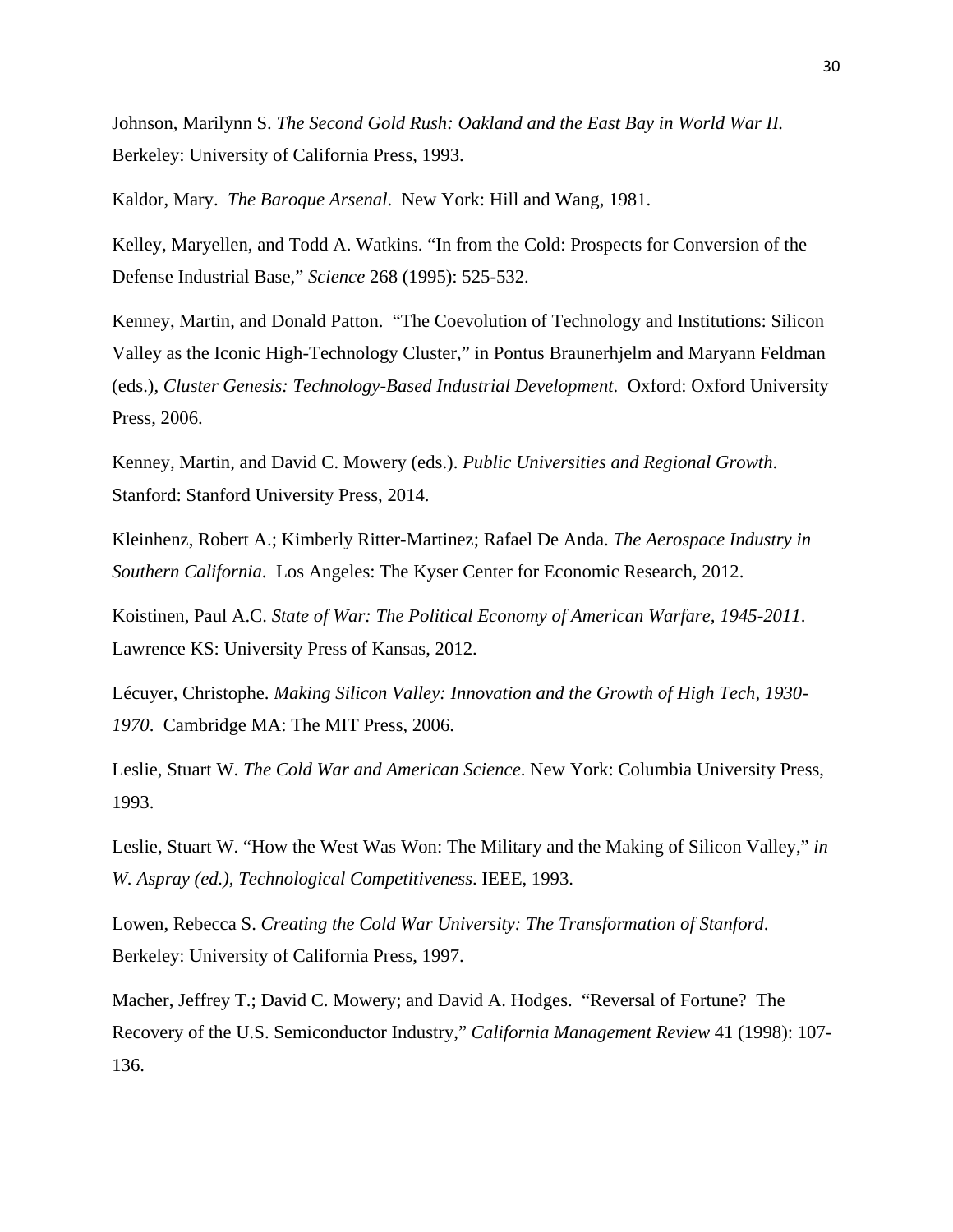Markusen, Ann; Hall, Peter; Campbell, Scott; Deitrick, Sabina. *The Rise of the Gunbelt: The Military Remapping of Industrial America*. New York: Oxford University Press, 1991.

Markusen, Ann, and Joel Yudken. *Dismantling the Cold War Economy*. New York: Basic Books, 1992.

Marolda, Anthony J. "Commercialization of Defense Technology: The Success Factors," in R.D. Norton (ed.), *Regional Resilience and Defense Conversion*. Research in Urban Economics 11 (1997): 31-53.

Mayer, Helke. "Entrepreneurship in a Hub-and-Spoke Industrial District: Survey Evidence from Seattle's Technology Industry," *Regional Studies* 47 (2013): 1715-1733.

Misa, Thomas. "Military Needs, Commercial Realities, and the Development of the Transistor, 1948-1958," in Merritt Roe Smith (ed.), *Military Enterprise and Technological Change*. Cambridge MA: MIT Press, 1985.

Misa, Thomas. *Leonardo to the Internet*. Cambridge MA: Harvard University Press, 2014.

Moretti, Enrico. *The New Geography of Jobs*. Boston: Houghton Mifflin Harcourt, 2012.

Moore, Gordon, and Kevin Davis. "Learning the Silicon Valley Way," in Timothy Bresnahan and Alfonso Gambardella (eds.), *Building High-Tech Clusters: Silicon Valley and Beyond*. Cambridge: Cambridge University Press, 2004: 7-39.

Morrill, Richard, and Paul Sommers. "Seattle as a Digital City: Unexpected or Inevitable?" *Canadian Journal of Regional Science* 28 (2005): 349-368.

Nash, Gerald D. *World War II and the West*: *Reshaping the Economy.* Lincoln: University of Nebraska Press, 1990.

Niosi, Jorge, and Majlinda Zhegu. "Aerospace Clusters: Local or Global Knowledge Spillovers?" *Industry and Innovation* 12 (2005): 5-29.

O'Mara, Margaret Pugh. *Cities of Knowledge: Cold War Science and the Search for the Next Silicon Valley*. Princeton: Princeton University Press, 2005.

Ramey, Valery A., and Matthew D. Shapiro. "Displaced Capital: A Study of Aerospace Closings," *Journal of Political Economy* 109 (2001): 958-992.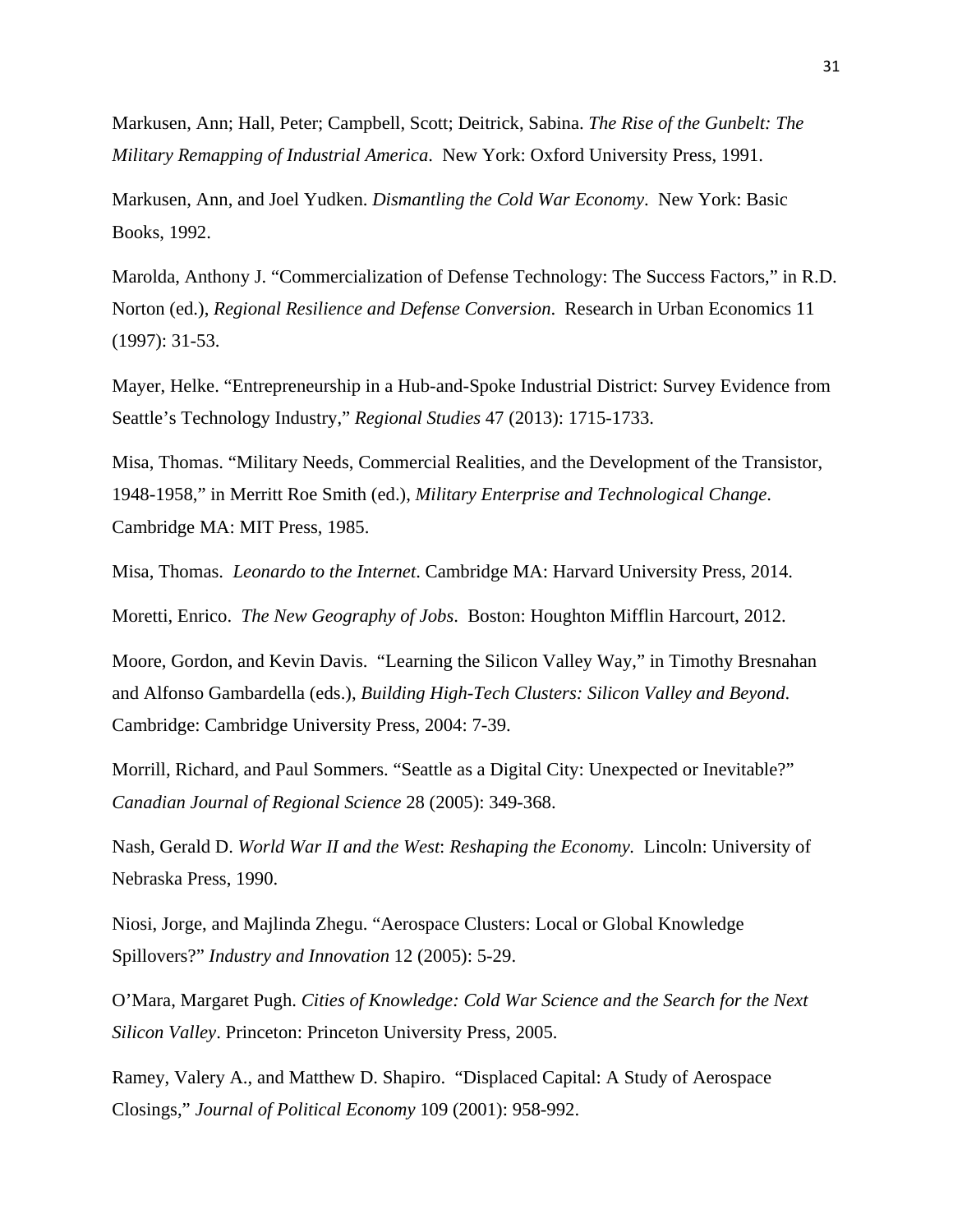Rhode, Paul W. "The Nash Thesis Revisited: An Economic Historian's View," *Pacific Historical Review* 63 (1994): 363-392.

Rhode, Paul W. "After the War Boom: Reconversion on the Pacific Coast, 1943-1949," in Timothy W. Guinnane, William A. Sundstrom, and Warren Whatley (eds.), *History Matters: Essays on Economic Growth, Technology, and Demographic Change*. Stanford: Stanford University Press, 2004.

Rosenberg, Nathan, and Richard Nelson. "American Universities and Technical Advance in Industry," *Research Policy* 23 (1994): 323-348.

Saxenian, AnnaLee. *Regional Advantage: Culture and Competition in Silicon Valley and Route 128*. Cambridge MA: Harvard University Press, 1994.

Schoeni, Robert F.; Michael Dardia; Kevin F. McCarthy; Georges Vernez. *Life After Cutbacks: Tracking California's Aerospace Workers*. Santa Monica CA: RAND, 1996.

Scott, Allen J. *Technopolis: High-Technology Industry and Regional Development in Southern California*. Berkeley: University of California Press, 1993.

Sell, T.M. *Wings of Power: Boeing and the Politics of Growth in the Northwest*. Seattle: University of Washington Press, 2001.

Steelman, John R. *Science and Public Policy, A Report to the President*. Washington DC: USGPO, 1947.

Storper, Michael; Thomas Kemeny; Naji P. Makarem; Taner Osman. *The Rise and Fall of Urban Economies: Lessons from San Francisco and Los Angeles*. Stanford CA: Stanford University Press, 2015.

Suarez-Villa, Luis. "California's Recovery and the Restructuring of the Defense Industries," in R.D. Norton (ed.), *Regional Resilience and Defense Conversion*. Research in Urban Economics 11 (1997): 85-114.

Tirman, John (ed.). *The Militarization of High Technology*. Cambridge MA: Ballinger Publishing Company, 1984.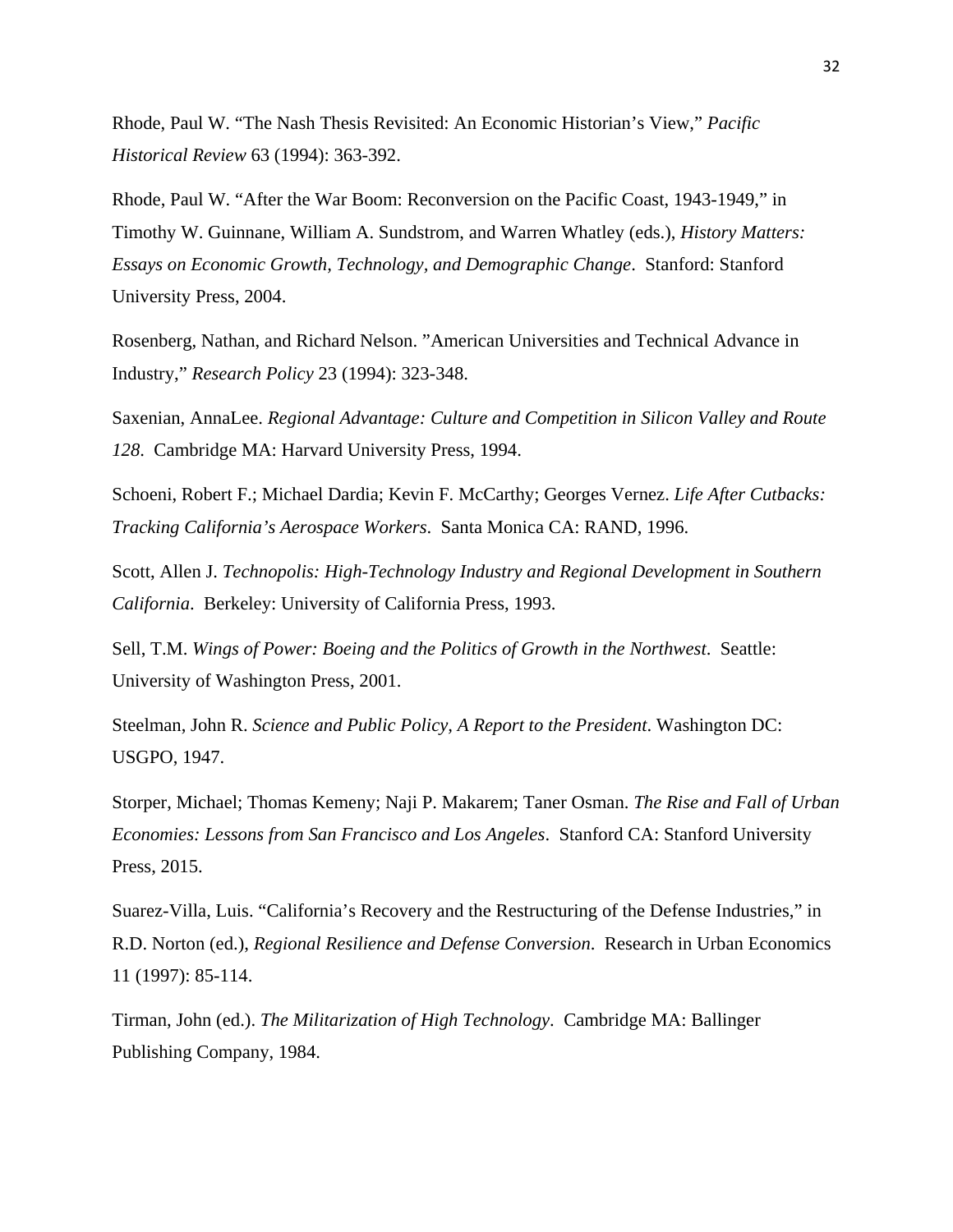United States Department of Defense. Office of the Secretary of Defense. *The Changing Patterns of Defense Procurement*. Washington DC: June 1962.

Vander Meulen, Jacob A. *The Politics of Aircraft: Building an American Military Industry*. Lawrence KS: University Press of Kansas, 1991.

Verge, Arthur C. "The Impact of the Second World War on Los Angeles," *Pacific Historical Review* 63 (1994): 289-314.

Walshok, Mary Lindenstein, and Abraham J. Shragge. *Invention and Reinvention: The Evolution of San Diego's Innovation Economy*. Stanford: Stanford Business Books, 2014.

Westwick, Peter J. (ed.). *Blue Sky Metropolis: The Aerospace Century in Southern California*.

Berkeley and San Marino: University of California Press, 2012.

#### **Notes**

\*The author thanks the Stanford Department of Economics for support, and Jonathan Xia Zhang for outstanding research assistance. David Mowery and Paul Rhode provided helpful comments on an earlier draft. All remaining errors are my responsibility.

<sup>2</sup> Adams, "Born on Third Base."

- 3 Isard and Ganschow, *Awards of Prime Military Contracts*, Tables 2 and 3. County figures for later years are from the Defense Contract National Data System, National Archives. 4
- This phenomenon is analyzed in Moretti, *The New Geography of Jobs*. 5
- This paragraph draws on Rhode, "After the War Boom," pp. 189-194; Johnson, *The Second Gold Rush*, pp. 34-45. 6

<sup>&</sup>lt;sup>1</sup> Nash, *World War II and the West*, pp. xii, 2; Markusen et al, *Rise of the Gunbelt*, p. 21. <sup>2</sup> Adams "Born on Third Base"

Nash, *World War II and the West*, pp. 42, 69; Lotchin, *Fortress California*, p. 171. The Federal Reserve report is quoted in Rhode, "After the War Boom," p. 199.

<sup>&</sup>lt;sup>7</sup> Rhode, "After the War Boom," pp. 205-213; Verge, "Impact of the Second World War on Los Angeles," p. 312. 8 Lotchin, *Fortress California*, pp. 156-205. Quotes appear on pages 159, 203. The Bay Area Council publication is quoted in O'Mara, *Cities of Knowledge*, pp. 104-105.<br><sup>9</sup> Compare the list of major aircraft manufacturers on p. 93 with the list of leading missile producers 1956-1961 on

p. 97 in Markusen et al, *Rise of the Gunbelt*. (Convair was formed in 1943 through the merger of Consolidated Aircraft and Vultee Aircraft. McDonnel and Northrup were both important wartime producers, though not in the top ten.) See also Koistinen, *State of War*, p. 91. 10 Geiger and Sa, *Tapping the Riches of Science*, p. 10; Goodstein, *Millikan's School,* pp. 255, 262. On the

longstanding industrial orientation of U.S. universities, see Rosenberg and Nelson, "American Universities and Technical Advance in Industry."

<sup>&</sup>lt;sup>11</sup> Koistinen, *State of War*, pp. 119, 124.<br><sup>12</sup> Leslie, *The Cold War and American Science*, pp. 51-57; Lowen, *Creating the Cold War University*, pp. 110-111. Terman's letter is quoted by Leslie, p. 44. Stanford in fact offered its presidency in 1941 to Vannevar Bush, who was Terman's thesis advisor at MIT (Lowen, p. 52).

<sup>&</sup>lt;sup>13</sup> Rhode, "After the War Boom," p. 201. R&D estimates for years prior to 1951are not necessarily comparable to later figures compiled by the NSF. But a series for 1930-1947 was compiled in Steelman, *Science and Public Policy*, p. 10. It shows total federal R&D expenditures of \$625 million in 1947, compared to a wartime average of \$500 million. Of the 1947 total, \$500 million were sponsored by the War and Navy Departments.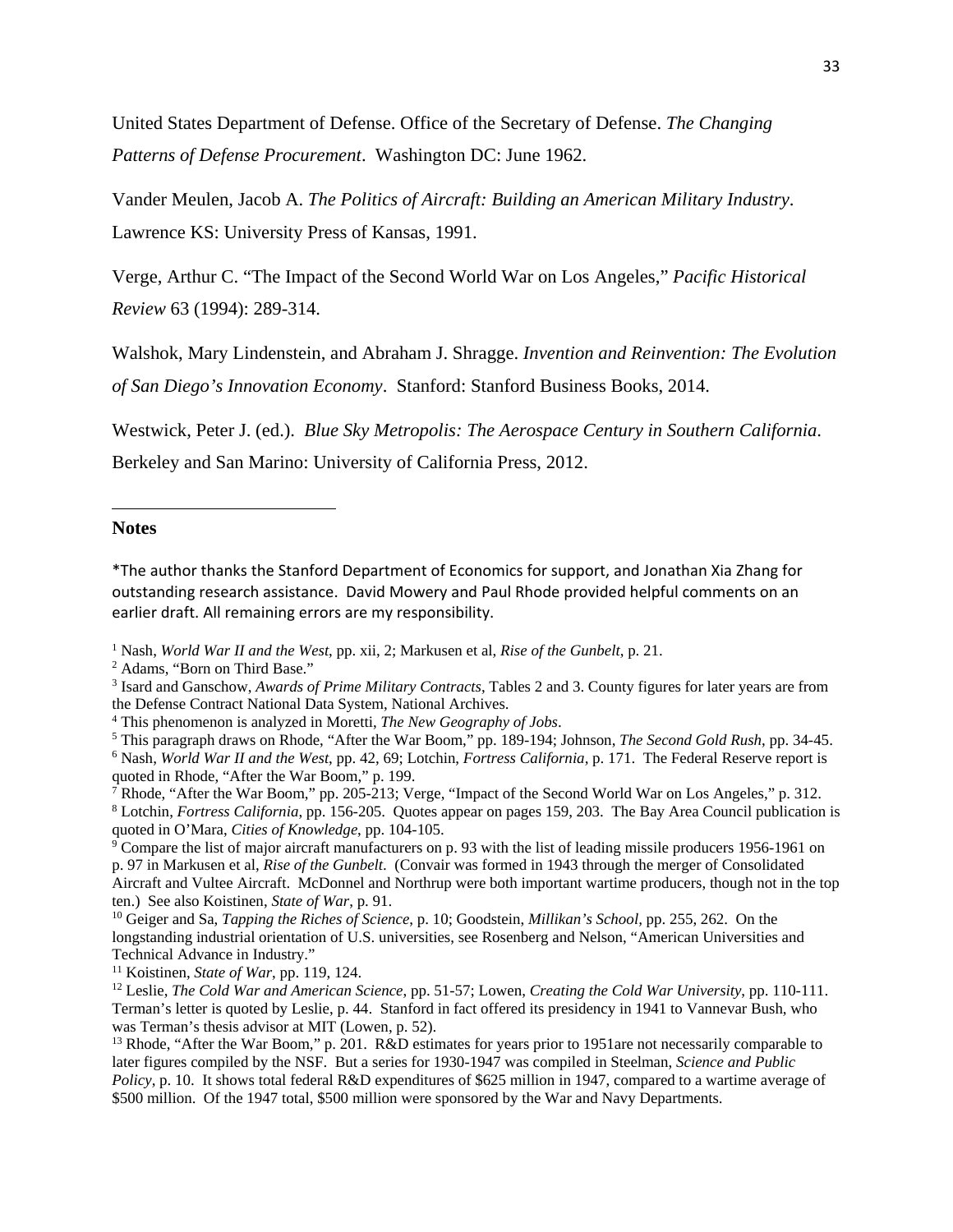<sup>14</sup> Lotchin, *Fortress California*, p. 252.<br><sup>15</sup> Geiger, *Research and Relevant Knowledge*, pp. 24-25, 44, 49;<br><sup>16</sup> Collins, *Cold War Laboratory*, pp. 74-85, 98-111119-161; Lowen, *Cold War University*, pp. 97-100;<br><sup>17</sup>

<sup>20</sup> Ibid., pp. 255-256. The warning became more explicit one year later in Markusen and Yudken, *Dismantling the* 

<u> 1989 - Johann Stoff, amerikansk politiker (d. 1989)</u>

*Cold War Economy*. 21 Westwick, *Blue-Sky* Metropolis, p. 3; Cunningham, *The Aircraft Industry*, pp. 196-197; Vander Meulen, *The* 

*Politics of Aircraft*, p. 57. 22 Goodstein, *Millikan's School*, pp. 168-174; Scott, *Technopolis*, pp. 59-61. This paragraph also draws on Paul W. Rhode, "Technology, Markets, and the Dynamics of Business Location." Rhode argues that the isolation of the "flying-minded" regional market gave Western producers an early advantage in the pre-war years.

23 City of Los Angeles, *Economic Development of Southern California*, Volume I, pp. 29-33; Markusen, *Rise of the Gunbelt*, Chapter 4.<br><sup>24</sup> This paragraph draws on Markusen, *Rise of the Gunbelt*, pp. 93-96; Scott, *Technopolis*, pp. 63-67, 79-82; Guillen,

"The Air Force, Missiles, and the Rise of the Los Angeles Aerospace Technopole," pp. 60-66.<br><sup>25</sup> Guillen, "The Air Force," p. 65.

26 Scott, *Technopolis*, pp. 96-112, 157-178. 27 Markusen, *Rise of the Gunbelt*, p. 96; Lotchin, *Fortress California*, pp. 309-312; Walshok and Shragge, *Invention* 

<sup>28</sup> Bilstein, *Enterprise of Flight*, p. 25; Markusen, *Rise of the Gunbelt*, pp. 155, 161.

<sup>29</sup> Mayer, "Entrepreneurship in a Hub-and-Spoke Industrial District," pp. 1718, 1723-1724; Gray, Golub and Markusen, "Seattle," pp. 273-279; Morrill and Sommers, "Seattle as a Digital City;" Nisoi and Zhegu, "Aerospace

Clusters."

<sup>30</sup> Braun and McDonald, *Revolution in Miniature*, pp. 27-30, 69; Flamm, *Creating the Computer*, pp. 16-20, 29; Misa, "Military Needs," pp. 277-284; Misa, *Leonardo to the Internet*, p. 221.

<sup>31</sup> Flamm, *Creating the Computer*, pp. 65-68.<br><sup>32</sup> Bugos, "The Aerospace Impetus to Silicon Valley," pp. 97-99; Leslie, "How the West Was Won," pp. 83-84; Lotchin, *Fortress California*, pp. 61, 125; Boyne, *Beyond the* 

 $33$  This paragraph draws on Lécuyer, *Making Silicon Valley*, pp. 14-51.<br><sup>34</sup> The description of Silicon Valley as "social bricolage" is from Kenney and Patton, "The Coevolution of Technologies and Institutions," p. 38. The story of Shockley and the birth of Fairchild is recounted in many places, but good summaries are Lécuyer, *Making Silicon Valley*, pp. 129-139; Leslie, Cold *War,* pp. 71-72; on the planar

<sup>35</sup> Flamm, Creating the Computer, p. 16; Lécuyer, Making Silicon Valley, pp. 72-83, 100-116; Leslie, Cold War, pp.

60-62, 212-227; Geiger, *Research and Relevant Knowledge*, p. 44. 36 Braun and McDonald, *Revolution in Miniature*, pp. 72-87; Flamm, *Creating the Computer*, pp. 75-79; Lécuyer,

<sup>37</sup> Misa, "Military Needs," pp. 267-268; Leslie, *Cold War*, p. 62; Lécuyer, *Making Silicon Valley*, pp. 112-113, 165-<br>167: Kenney and Mowery, *Public Universities and Regional Growth*, pp. 26-27.

<sup>38</sup> The quotation about Germany and Japan is from Markusen and Yudkin, *Dismantling the Cold War Economy*, pp. 5-6. The DeGrasse quotation is from *Military Expansion Economic Decline*, p. 105. See also Tirman, *Militarization of High Technology*; Kaldor, *The Baroque Arsenal*. A prominent post-Cold War statement was Alic et al, *Beyond Spinoffs.* 

39 Markusen and Yudkin, *Dismantling the Cold War Economy*, pp. 171, 173-181, 205; Marolda, "The Commercialization of Defense Technology," p. 41.

40 Lécuyer, *Making Silicon Valley*, pp. 180-209. The Noyce quotation is from Braun and Macdonald, *Revolution in Miniature*, p. 142. The Moore quotations are from Moore and Davis, "Learning the Silicon Valley Way," pp. 21-22. The continued importance of military contracting for Silicon Valley is documented in Heinrich, "Cold War Armory." The Venture Capitalist is quoted by Heinrich on p. 248.

<sup>41</sup> Macher et al, "Reversal of Fortune?" Greenstein, *How the Internet Became Commercial*, pp. 117-118, 185, 286.<br><sup>42</sup> Kleinhenz et al, *Aerospace Industry in Southern California*, pp. 10-12; Kelley and Watkins, "In from Ramey and Shapiro, "Displaced Capital;" Suarez Villa, "California's Recovery and the Restructuring of the Defense Industries," p. 99; Schoeni et al, *Life After Cutbacks*; Thomas and Ong, "Barriers to Rehiring of Displaced Workers;" Storper et al, *Rise and Fall of Urban Economics*, pp. 48-49.